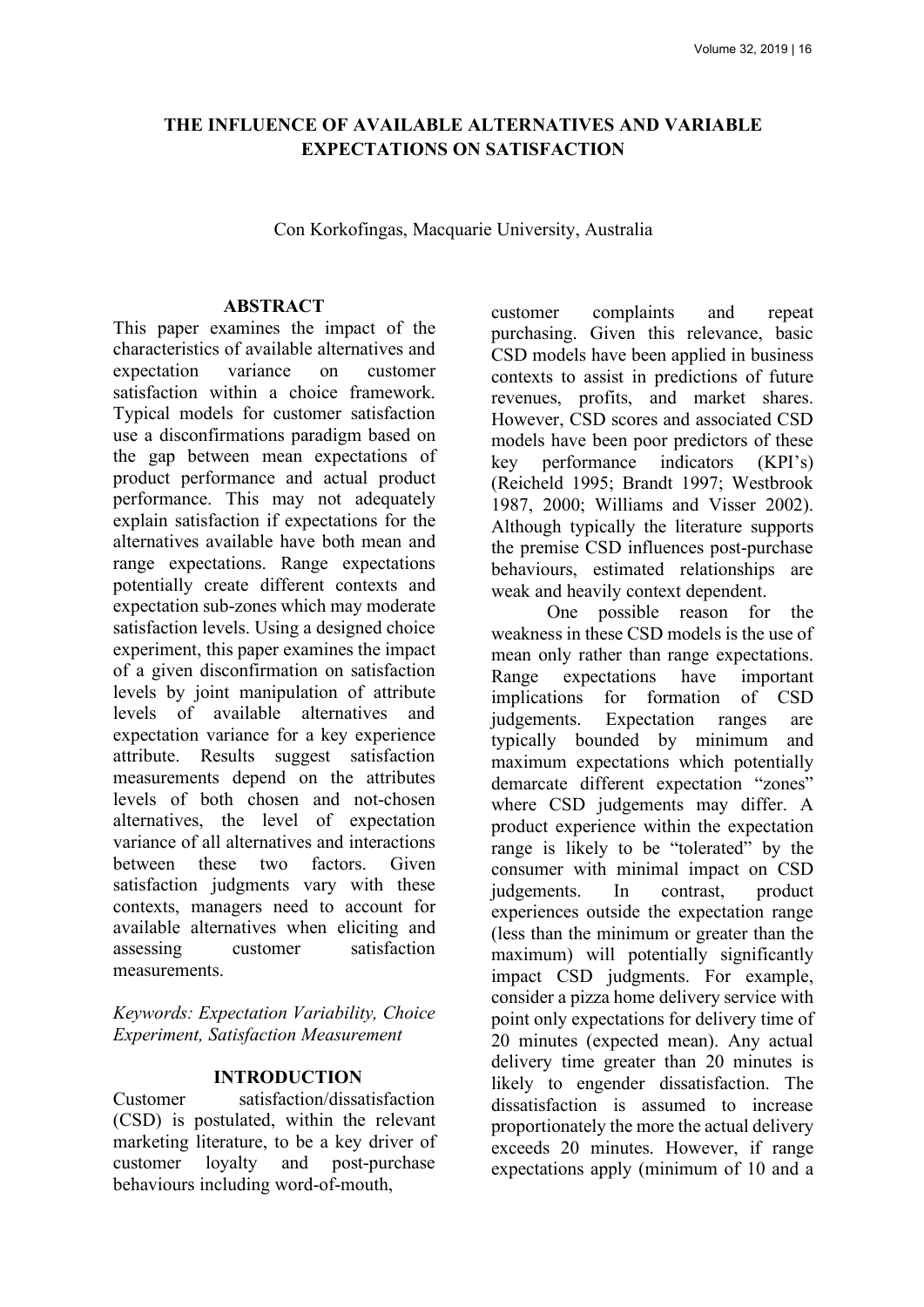maximum of 30), *any* actual delivery time between 10 and 30 minutes is likely to be considered "normal" by the consumer and within a "tolerance" zone. Customers are likely to be satisfied with their delivery experience. In contrast, any actual delivery time exceeding 30 minutes ("intolerance" zone) will likely engender dissatisfaction. CSD models and associated analyses which assume only point expectations are thus likely to mis-interpret CSD measurements and mis-represent key relationships.

CSD judgments may also depend on the expectation distributions of not-chosen alternatives. In the pizza example, a delivery time within 10 to 30 minutes was considered within tolerance. However, suppose the mean expectation for the next best alternative is 25 minutes. An actual delivery time between 10 and 25 minutes may potentially be judged differently to delivery times between 25 and 30 minutes. In the former case, delivery time  $(X)$  is within tolerance  $(10 < X < 30$  minutes) but there is no perception of value foregone since delivery time is less than the expected mean of the not-chosen alternative (25 minutes). In the latter case, delivery is still within tolerance  $(10 < X < 30$  minutes) but a perception of value foregone may exist since experienced delivery time is greater than the expected mean of the not-chosen alternative. Thus, expectation sub-zones may be demarcated by the expected mean of the foregone alternative with likely differential impacts on CSD in each subzone.

The above example considered point only expectations for the not-chosen alternative.

Creation of expectation sub-zones is potentially further complicated when expectation *ranges* for all alternatives are considered. This research provides a framework where the impact of expectation ranges of all alternatives on expectation zones and hence CSD can be assessed. There are many studies which examine the impact of expectation ranges on CSD and post-experience judgments (Anderson and

Sullivan 1993, Rust 1997; Rust et al 1999; Wirtz and Bateson 1999, Wirtz and Mattilla 2001) and other studies which consider the impact of available alternatives on regret and post-purchase behaviour (Abendroth 2001; Bui, Krishen and Bates 2009; Inman, Dyer and Jia 1997; Taylor 1997, Tsiros and Mittal 2000). However, none of these studies consider how expectation ranges for *all* alternatives impact on expectation zones and subsequently CSD within a comprehensive choice framework.

This paper makes *three* important contributions to the literature; First it builds on concepts of expectation zones and extends this to include predictive expectation variance for *all* alternatives within an experimental choice framework. Second, the paper provides evidence of how not-chosen alternatives impact on expectation zones and hence on CSD judgements. Typically, analysis of available alternatives has been primarily focussed on regret and not on expectation zones and subsequent impacts on CSD. Third, this paper synthesises separate literature involving expectation zones, expectation variance and available alternatives into a single coherent framework. This allows for a proper assessment of how these factors and the contexts they generate impact on expectation zones and subsequently on CSD measurements. The study provides relevant insights which can assist researchers in possible recalibration of CSD models and proper elicitation of CSD scores.

In the next section, relevant literature is discussed, and the research hypotheses are presented. The choice experiment designed to assess the impact of expectation ranges and consideration sets on CSD is explained in Section 3. In Section 4, analysis and results from the choice experiment are presented. Finally, limitations and conclusions are presented in Section 5.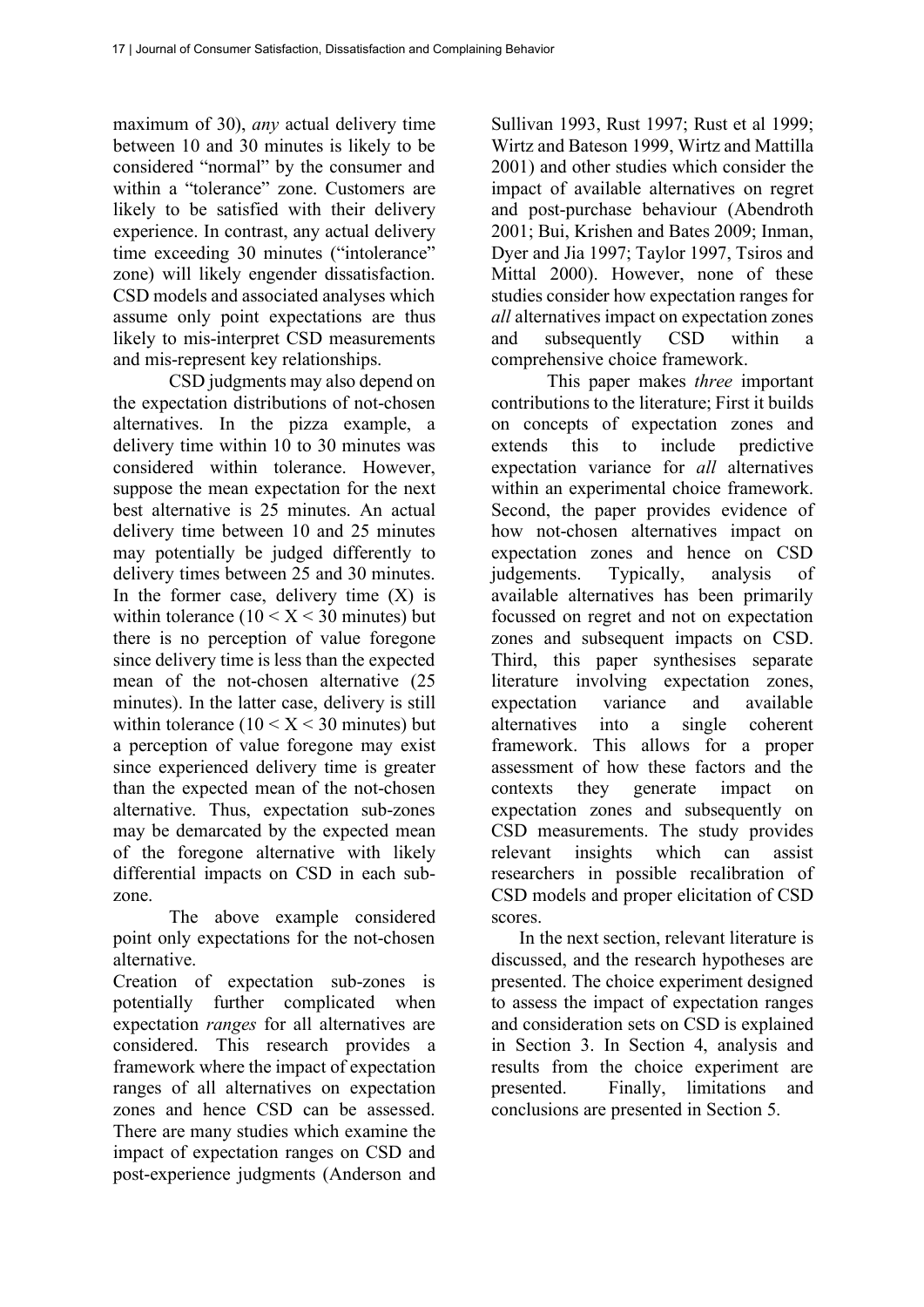#### **LITERATURE REVIEW AND RESEARCH HYPOTHESES**

There are very few papers in the CSD literature which *jointly* examine the impact of expectation variance and available alternatives on expectation zones and CSD in a single framework. As such, the relevant literature concerning expectation variance or ranges and available alternatives will be examined separately and then synthesised to align with the research objectives of the paper.

# **Expectation Variance and Expectation Ranges**

Consideration of expectation zones in the CSD literature evolved from discussion of the different *types* of expectations relevant in consumer decisions. Woodruff, Cadotte and Jenkins (1983) posited consumers held both normative and predictive expectations of product performance. When simultaneously applied, these different expectations created ranges of acceptable attribute performance (zone of "tolerance") and unacceptable performance (intolerance - for negative disconfirmations). The authors further postulated the zone of tolerance would act as a mediator between confirmation/disconfirmation and CSD.

The notion of expectation ranges was further developed by other CSD researchers. Oliver (1997) introduced a zone of "indifference" (defined as a range which fulfilled the consumer's needs) within the zone of tolerance. Zeithaml et al. (1993) and Zeithaml and Bitner (2000) suggested the "tolerance" zone was a range of expected product levels between desired and adequate levels of performance. Santos and Boote (2003) used multiple expectation standards (ideal, should, desired, predicted) to create different disconfirmation zones and posited different CSD responses (delight, satisfaction, acceptance, and dissatisfaction) in these zones. Overall, these papers theorise the interplay of different expectations create expectation ranges and expectation zones which moderate CSD judgements.

However, expectation ranges and expectation zones may also occur even when predictive expectations only are considered. Natural variation in product or service generation processes engender variable product or service attribute outcomes. Due to this natural variation and/or through previous product or service experiences, consumers typically form distributional rather than point predictive expectations. These distributional expectations are then typically incorporated into consumer's decision-making processes (Markowitz 1952; Pratt 1964; Arrow 1965; Tversky and Kahnemann 1974; Schoemaker 1982; Hogarth 1987).

Assuming distributional expectations can be characterised by their first two moments (mean, variance), expectations can be approximated by ranges centred around the expected mean and bounded by minimum and maximum expectations (Kroll, Levy and Markowitz 1984; Meyer and Rasche 1992; Boyle and Coniff 2008). The expected range extremes (minimum, maximum) are likely to demarcate different expectation zones. Product experiences between minimum and maximum expected values may be considered as normal and not lead to dissatisfaction. This is equivalent to the "tolerance" zone. However, experiences less than the expected minimum (for attributes correlated positively with overall value) are outside the "tolerance" zone potentially leading to dissatisfaction. Similarly, experiences which exceed the expected maximum may lead to consumer delight.

Changing expectation variance leads to changes to expectation ranges and expectations zones with subsequent implications for CSD. When variance increases (decreases) the minimum and maximum will be further from (closer to) the expected mean creating a wider (narrower) zone of tolerance. This was empirically tested by Wirtz and Mattilla (2001) who concluded, for small discrepancies from mean expectations,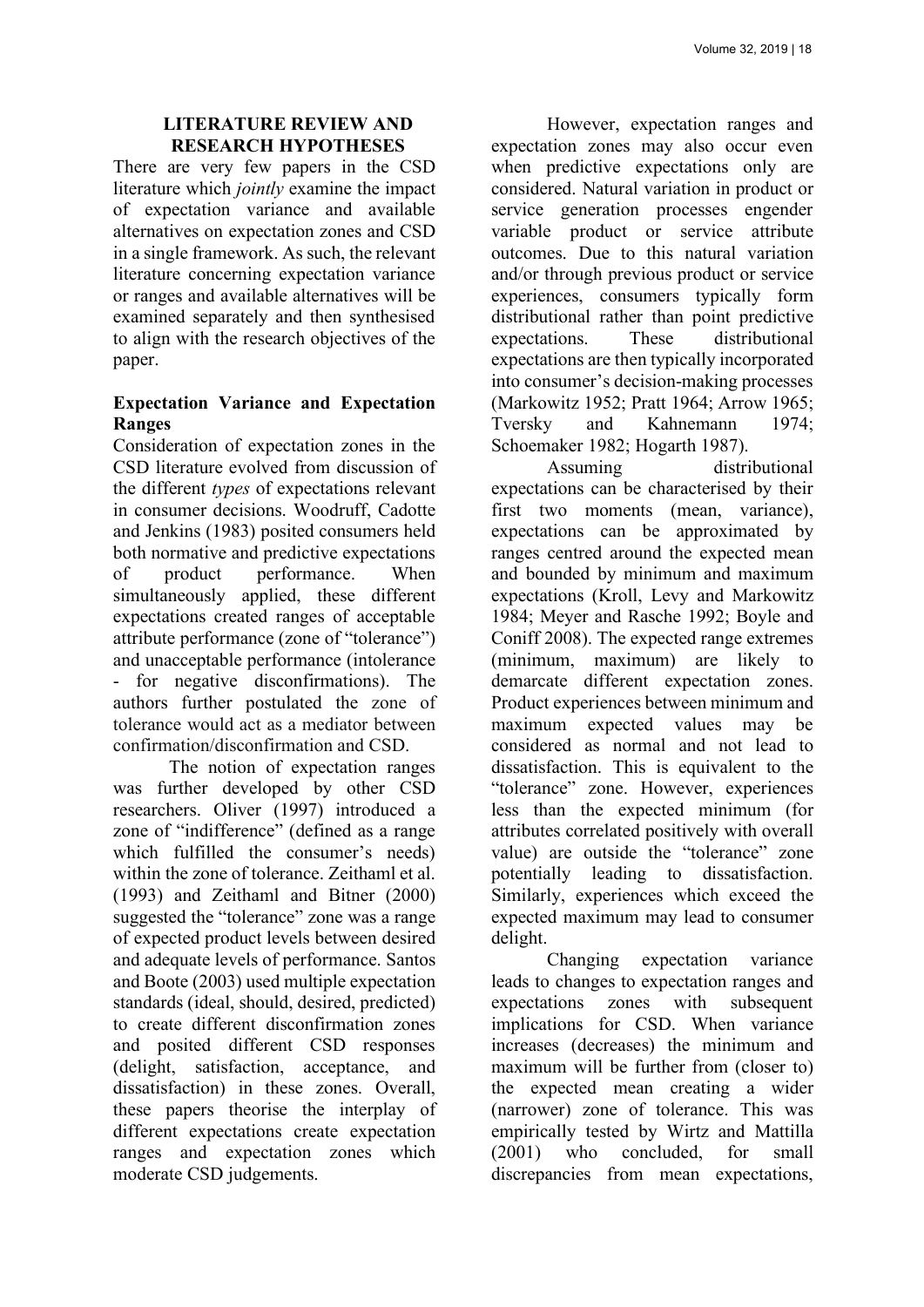higher expectation variance led to higher evaluation of perceived performance and lower evaluations of disconfirmation (relative to the lower variance case). For larger discrepancies, (experienced levels outside expectation range boundaries) different expectation variance did not impact on performance evaluations or disconfirmation measurements. Related evidence has found predictive expectation variance explained future choice decisions ((Anderson and Sullivan (1993), (Rust (1997)) and consumer perceptions of quality and future behavioural intentions (Rust et al (1999)).

Overall, these studies provide evidence that expectation variance moderates the impact of product experiences on perceived disconfirmations and/or future purchase intentions. Although there is little *direct* evidence of the impact of expectation variance on CSD, the Wirtz and Mattila (2001) study suggests *increasing* expectation variance will, all else being equal, lead to changes in expectation zones with *higher* evaluation of product/service performance and *lower* disconfirmation perception. Potentially, this leads to relatively higher CSD judgements and suggests hypothesis H1;

H1: For a given negative disconfirmation, all else being equal, an increase in expectation variance for a chosen alternative will positively impact CSD.

# **Expected Means of Alternatives**

Expectation zones and subsequent CSD perceptions can also be impacted by expected means of not-chosen alternatives. Suppose expectations are point only expectations and the expected means of the chosen and the next best alternatives are Q1 and  $Q_2$  respectively with  $Q_1 > Q_2$ . Consumers may be indifferent to experiences within the zone  $Q_1$ ,  $Q_2$  since any experience in this zone exceeds the expected value of the next best alternative Q2. However, outcomes in the zone below Q2 may significantly impact postexperience judgements including CSD. In this zone, consumers experience both disconfirmation (experienced value  $\leq$  O<sub>1</sub>) and a perception of value foregone from not choosing the alternative (experienced value  $\langle$   $\langle$   $\rangle$ ).

For example, suppose a consumer has a choice between two broadband services (A, B) with expected download speeds (average) of 50Mb/s and 35Mb/s respectively and chooses service A. The consumer will likely be disappointed with experienced speeds (determined via speed test websites or file downloading time) less than  $50Mb/s$  (Q<sub>1</sub>). However, for experienced speeds greater than 35Mb/s  $(Q_2)$ , the consumer's level of disappointment may be tempered by the perception the not-chosen alternative would not have been better. In contrast, the consumer may feel a disproportionate level of disappointment or dissatisfaction if experienced download speed is less than the expected download speed of the alternative. The expected mean of the foregone alternative (35Mb/s) likely demarcates different expectation sub-zones (<35Mb/s, 35-50Mb/s,) with CSD judgements different in each sub-zone.

There are no studies, to our knowledge, which primarily focus on how available alternatives influence expectation zones. There are, however, a few studies in the literature which investigate the impact of available alternatives on CSD. Taylor (1997) posited unchosen alternatives affect CSD when the chosen alternative did not meet expectations but had little effect when expectations were met. Using two separate studies, the evidence overall supported the posited link between consideration set and CSD. These findings were supported by Machin (2016) who found the availability of alternatives and the various decision strategies employed impacted on CSD measurements. However, Abendroth (2001) found no significant interaction between disconfirmation and quality of foregone alternatives although negative disconfirmation caused a *re-evaluation* of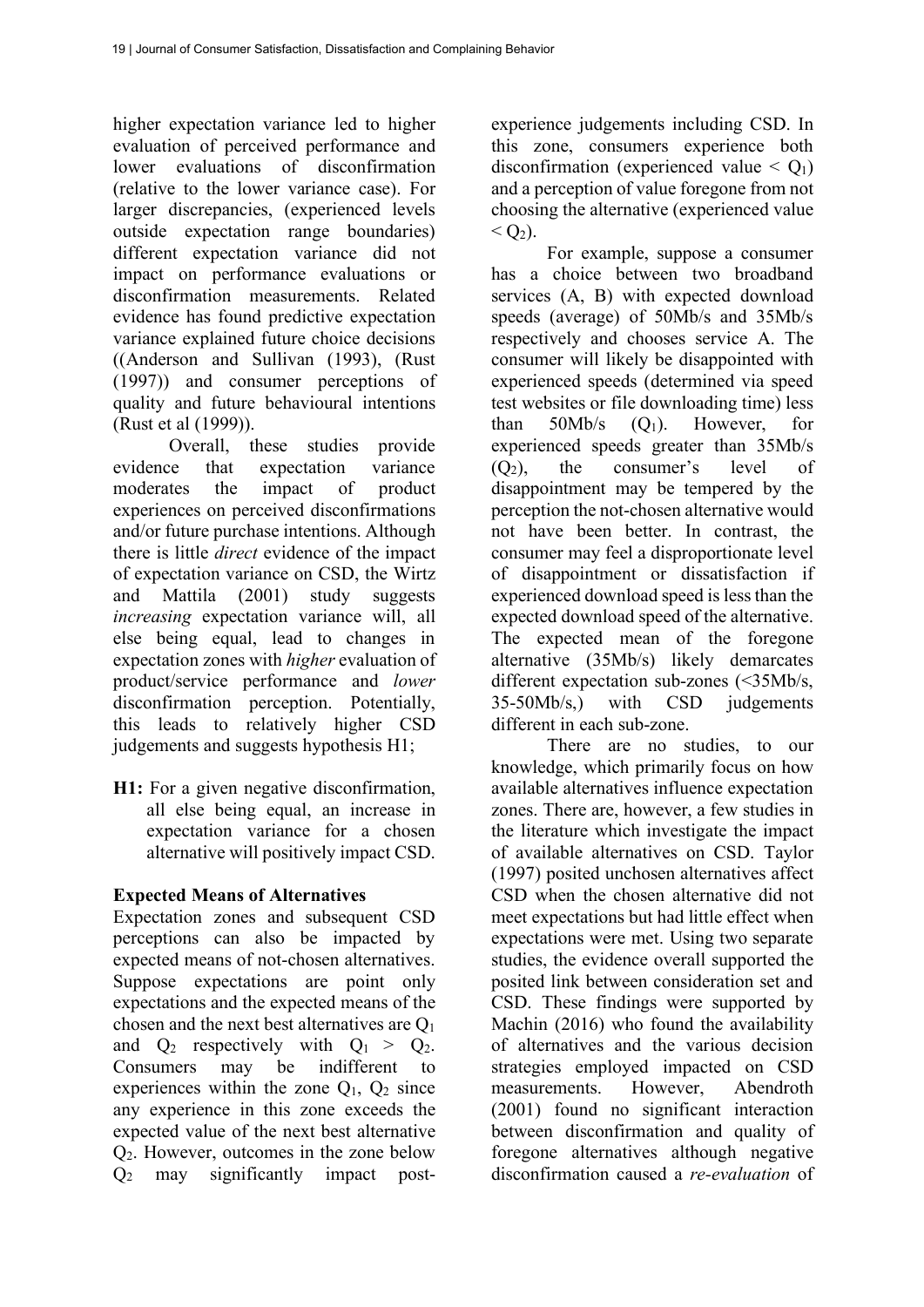an unknown, foregone alternative. Overall, the above studies provide *some* evidence to suggest the quality of available alternatives impacts on CSD.

There are several studies which examine the impact of foregone alternatives in decision processes, but they are mainly focussed on regret. However, a few of these studies include both regret and CSD (although as a typically secondary consideration). In general, the evidence suggests there is an association between regret and CSD. Boles and Messick (1995) and Tsiros (1998) found, under certain conditions, regret and satisfaction or rejoicing and dissatisfaction can be concurrently experienced. Utilising a generalised expected utility model, Inman, Dyer and Jia (1997) found the level of regret influences the amount of satisfaction experienced. Bui, Krishen and Bates (2009) showed increasing the level of regret decreases CSD and increases brand switching intention. The Tsiros and Mittal (2000) study showed a significant negative relationship between regret and CSD (Study 2) although ANOVA analysis showed knowledge of foregone alternatives was not significant in explaining CSD.

Overall, the evidence from the above studies suggests regret (perceived value foregone) and CSD are separate but *negatively* correlated post-experience measures. A negative correlation between regret and CSD is *consistent* with the notion that changes to perceived value foregone may change the demarcation of expectation zones. Since regret typically increases with higher quality alternatives foregone, increasing the quality of not-chosen alternatives, all else being equal, potentially impacts on expectation zones and decreases CSD (for negative disconfirmations). This suggests hypothesis H2;

**H2:** For a given negative disconfirmation, all else being equal, increases in the mean expectations of not-chosen alternatives will negatively impact CSD judgments.

# **Expectation Variance of Not-chosen Alternatives**

The impact of changes to expectation variance of not-chosen alternatives on expectation zones and CSD is unclear. There are no studies, of which we are aware, which directly analyse the impact of expectation variance of not-chosen alternatives on expectation zones and CSD. Chen and Jia (2012) investigated the impact of performance uncertainty of foregone alternatives on regret and future purchase intention with results indicating repurchase intention was impacted by the performance uncertainty of the not-chosen alternative (Study 1).

Given a preference for risk aversion, we expect increased uncertainty of the notchosen alternative would increase consumer preference for the chosen alternative. However increased expectation variance of a not-chosen alternative will potentially impact on expectation zones and on CSD. In the broadband example cited earlier, if expectations of the alternative change from a mean of 35Mb/s to a range of 30 to 40Mb/s, expectation sub-zones may change. Potentially, the indifference zone marker will shift to 40 Mb/s (maximum expectation of not-chosen alternative) from 35Mb/s. Product experiences in the range 35 to 40Mb/s may be viewed differently and engender a different perception of foregone value. Assuming regret or value foregone is negatively related to CSD, we expect CSD judgements to be overall, relatively lower when expectation variance of a not-chosen alternative increases. This suggests hypothesis H3;

H3: For a given negative disconfirmation, all else being equal, increases in the variance of expectations of not-chosen alternatives will negatively impact on CSD judgments.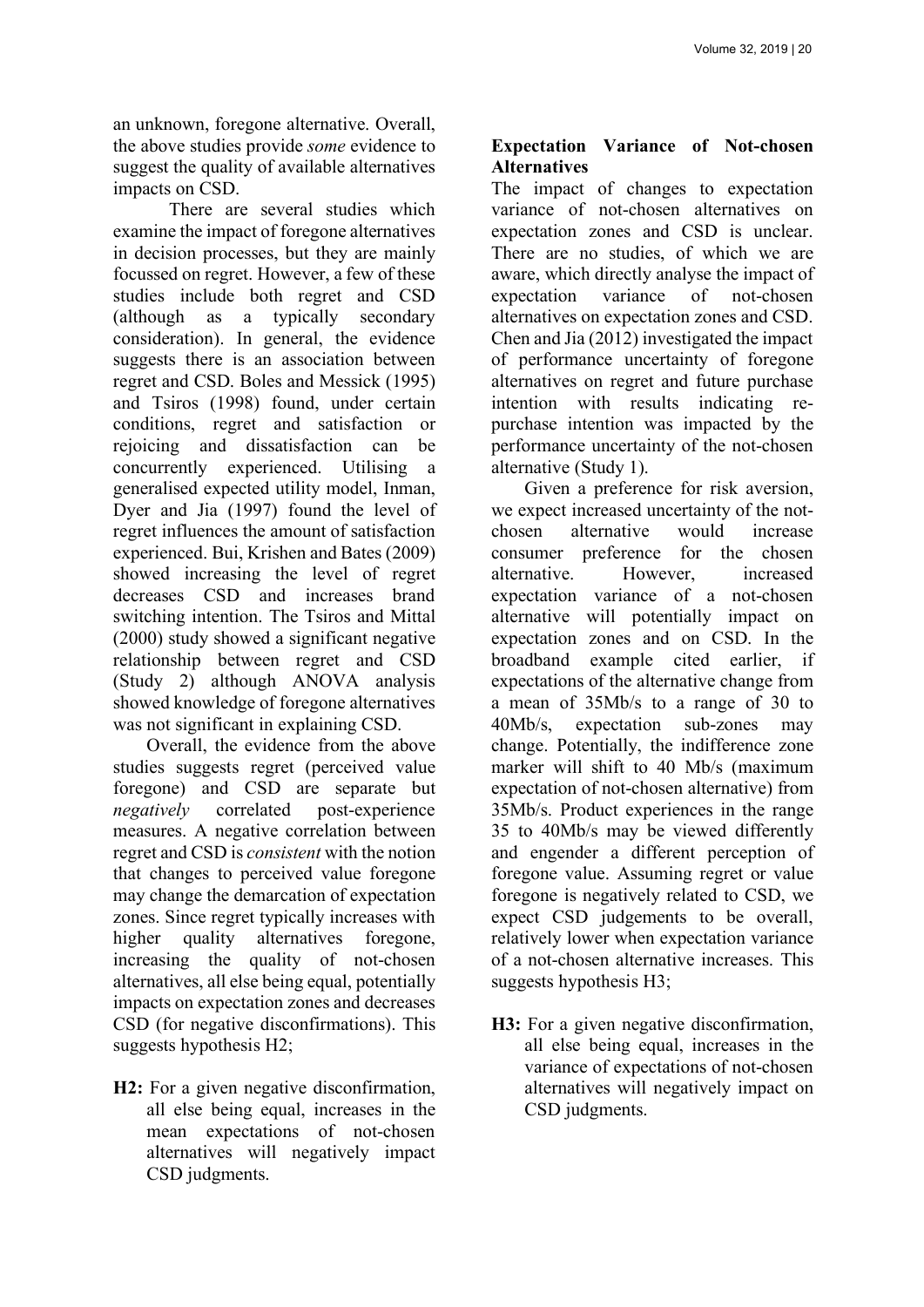**Expectation Ranges for All Alternatives** 

Consideration of distributional expectations for all alternatives is likely to further complicate the demarcation of expectation sub-zones. When expectation variance of all alternatives is considered, minima and maxima for the chosen and next best alternatives  $(Q_{1min}, Q_{2min}, Q_{1max})$ Q2max) become relevant in addition to mean expectations  $Q_1$  and  $Q_2$ . Different relative positions of these key expectation markers potentially provide different contexts with different expectation sub-zones with relatively different impacts on CSD.

There are three contexts of interest in this paper (for negative disconfirmations) generated by changing the relative positions of Q1min (tolerance zone marker) and key expectation markers for value foregone  $(Q_{2max}, Q_2)$ . These three contexts are characterized by a different ordering of these expectation markers as follows;  $(Q_2 < Q_{2max} < Q_{1min})$ ,  $(Q_2 < Q_{1min} <$  $Q_{2max}$ ) and  $(Q_{1min} < Q_2 < Q_{2max})$ . These three contexts represent circumstances where the expectation range of the not-chosen alternative is not within the tolerance zone  $(Q_2 < Q_{2max} < Q_{1min})$ , partially within the tolerance zone  $(Q_2 < Q_{1min} < Q_{2max})$  and mostly within the tolerance zone  $(Q_{1min}$  <  $Q_2 < Q_{2max}$ ). The contexts are assumed to represent three distinct levels of regret or value foregone with perceived value foregone increasing from the first to last context. A representation of the three contexts appears in Figure 1.

The overall expectation range for the chosen alternative including the tolerance zone is shown at the top of Figure 1 including the key expectation markers Q1min, Q1 and Q1max. Three different expectation ranges (1-3) representing the three contexts are shown for the not-chosen alternative. In the first context (Expectation Range 1), there is no overlap between the expectation ranges of the chosen and foregone alternatives since  $Q_{1min} > Q_{2max}$ . Judgements arising from product experiences  $(Q_e)$  which fall within the tolerance zone will be minimally impacted

by any sense of value foregone since  $Q_e$ Q2max. The tolerance zone is not affected by the expectation range of the not-chosen alternative.

## **FIGURE 1: Diagrammatic Representation of Expectation Subzones**



However, for Expectation Range 2, there is an overlap between the two expectation ranges since  $Q_{2max} > Q_{1min}$ . This potentially creates two expectation subzones  $((Q_{1\text{min}}, Q_{2\text{max}})$  and  $(Q_{2\text{max}}, Q_1))$ within the tolerance zone. Consumer's CSD perceptions of Qe which fall within the first sub-zone  $(Q_{1min}, Q_{2max})$  may be augmented by perceptions of foregone value since  $Q_e$  < Q2max. Thus, product experiences in the overall tolerance zone might engender different CSD responses depending on which expectation sub-zone the product experience falls.

Expectation Range 3 provides a context where both  $O<sub>2</sub>$  (expected mean of the not-chosen alternative) and  $Q<sub>2max</sub>$ exceed Q1min. Potentially, this demarcates the overall tolerance zone into three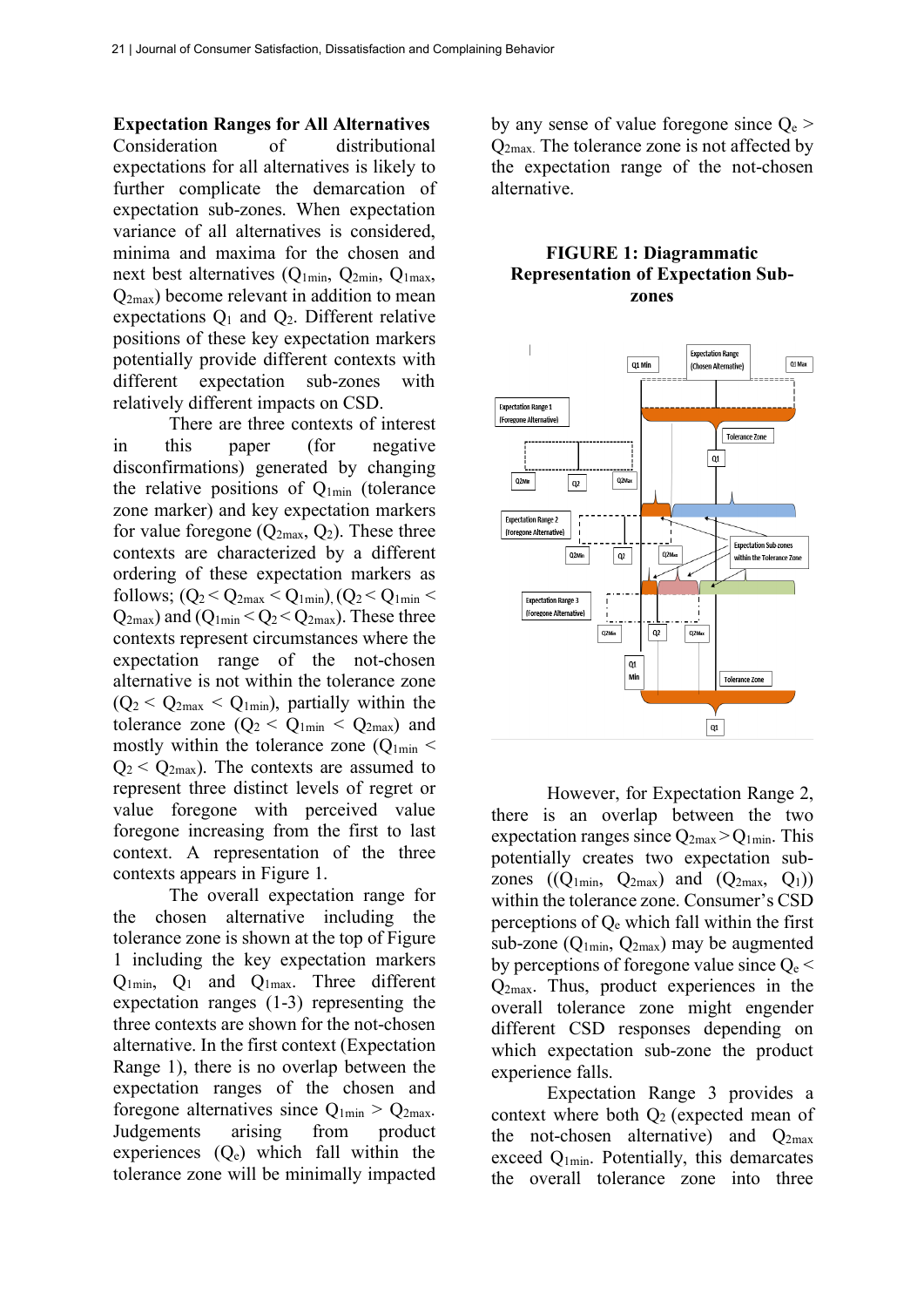expectation sub-zones  $((Q_{1min}, Q_2), (Q_2,$  $Q_{2max}$ ) and  $(Q_{2max}, Q_1)$ ). The impact of product experiences on CSD would potentially be different in each expectation sub-zone with perceptions of value foregone greatest for Qe which fall in the sub-zone  $(Q_{1min}, Q_2)$ .

To provide further clarity, consider the broadband service example introduced earlier. Suppose the expected download speed range (tolerance zone) of the chosen service (Service A) is between 40 and 60 Mb/s (expected mean is 50Mb/s). The three contexts would be represented respectively by three different expected download speed ranges for Service B of 30 to 38 Mb/s (no overlap between the expected ranges), 34 to 42 Mb/s (minor overlap with the expected

maximum but *not* the expected mean of service B within the tolerance zone) and 38 to 46 Mb/s (substantial overlap where both the expected maximum and expected mean of Service B are within the tolerance zone).

The three contexts (from lowest to highest) represent an upward shift in the overall expectation range of the not-chosen alternative and an increasing perception of value foregone. Since regret or value forgone is negatively correlated with CSD, we expect, for a given disconfirmation, CSD measurements to generally decrease as the expectation range of the alternative shifts upwards. However, any impact on CSD will likely be moderated by the relative positions of  $Q_{1min}$ ,  $Q_2$ , and  $Q_{2max}$ . This suggests hypothesis H4:

**H4:** For a given negative disconfirmation, all else being equal, CSD measurements will generally decrease as the expectation range of the notchosen alternative shifts upwards and closer to the expectation range of the chosen alternative.

To provide evidence for all the hypotheses above a choice experiment was designed to provide various experience contexts based

on different expectation ranges for both alternatives. The specifics of the experiment are described in the next section.

#### **EXPERIMENTAL DESIGN AND PROCEDURE**

## **Design**

The experiment for this study was a twostage choice experiment. In the first stage, respondents were introduced to a scenario concerning laptop batteries and were then asked to make a choice between two alternative brands. The second stage of the experiment involved a hypothetical product "experience" with the respondent's chosen alternative. At the end of the second stage of the experiment, a relevant CSD measure was elicited. Both stages were conducted using a small self-completed survey booklet.

The introductory scenario information (Stage 1.a) asked respondents to imagine they were using a laptop computer for their work or study commitments. Further, it was suggested there was a high likelihood the respondent would be working in an environment where fixed power sources were not readily available, and they would need a long-life laptop battery. To fulfil this need there were two possible options of long-life battery (PowerPlus (P) and Charged (C)) available.

Respondents were then directed to separate mock advertisements for P and C (Stage 1.b) which contained the attributes and attribute levels (expected hours usage and price (\$)) of both brands. Expected hours (under normal usage) was presented in the mock advertisements with an expected mean (highlighted) and expected minimum and maximum hours. Respondents were asked (via instructions in the survey booklet) to consider the mock advertisements and then indicate their preferred choice. After making their choice, respondents were directed via an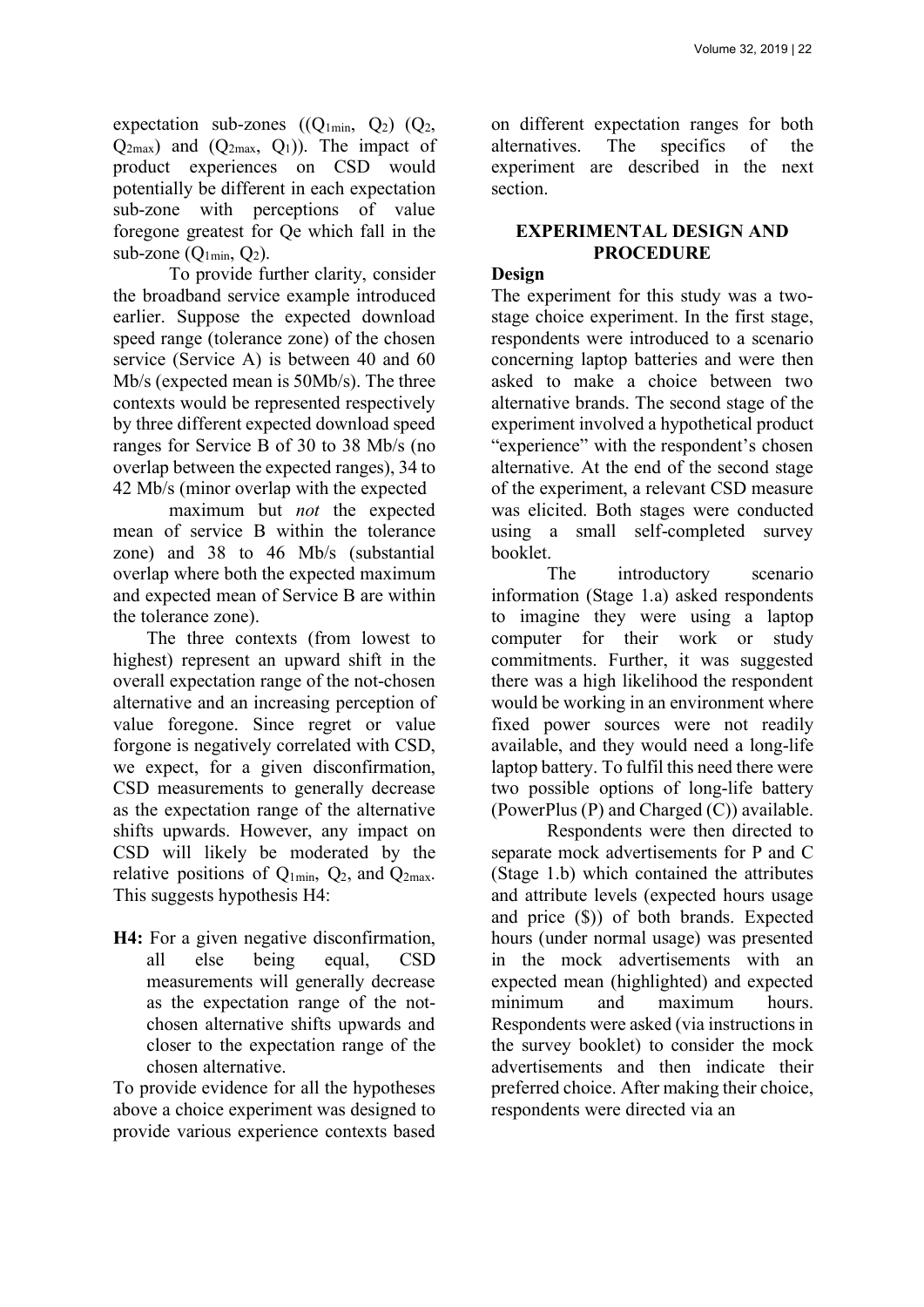| <b>Stage</b>   | <b>Purpose</b>                                                                                                | Characteristic                                                                                                                                     |
|----------------|---------------------------------------------------------------------------------------------------------------|----------------------------------------------------------------------------------------------------------------------------------------------------|
| 1              | <b>Experiment Introduction</b><br>a.                                                                          | <b>Experiment Pre-amble</b>                                                                                                                        |
|                |                                                                                                               |                                                                                                                                                    |
|                | b. Determine Pre-<br><b>Experience Choice</b>                                                                 | Single choice scenario presented                                                                                                                   |
|                |                                                                                                               | Predictive attribute level expectations<br>presented in mock advertisements for<br>both alternatives                                               |
|                | Based on Choice in 1.b.<br>$\mathbf{c}$ .<br>respondent directed to<br>different section of<br>survey booklet | Instruction after choice page to go to<br>either "Yellow" or "Green" sealed<br>section of survey booklet.                                          |
| $\overline{2}$ | Product experience<br>а.<br>with chosen<br>alternative                                                        | Hypothetical product experience with<br>chosen brand -<br>Disconfirmation of expected hours usage<br>of 2.5 hours                                  |
|                |                                                                                                               | (Placed at top of right-hand page)                                                                                                                 |
|                |                                                                                                               | Initial mock advertisements (Stage1.a)<br>information shown opposite (left hand<br><i>page</i> ) to hypothetical product experience<br>information |
|                | Elicitation of<br>b.<br>Customer<br>Satisfaction                                                              | 5-point CSD scale (Very Unsatisfied (1)<br>to Very Satisfied (5))<br>(Placed at the bottom of right-hand<br>page)                                  |

|  | FIGURE 2: Stages and Key Characteristics of the Two-Stage Experiment |  |  |
|--|----------------------------------------------------------------------|--|--|
|  |                                                                      |  |  |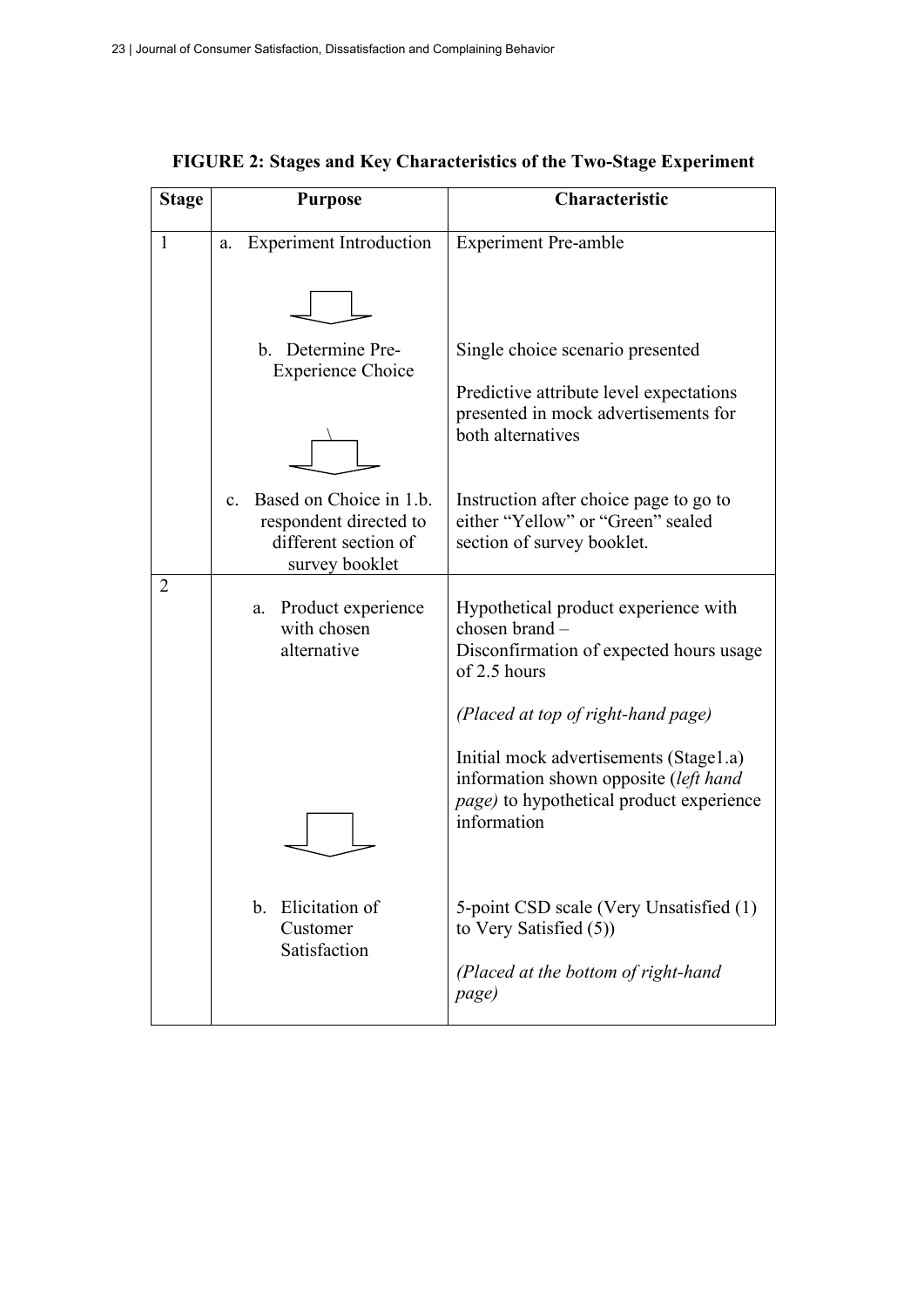instruction in the survey booklet (Stage 1.c) to go immediately to one of two sealed sections (Stage 2) in the survey booklet. There were two coloured sealed sections (green, yellow) which corresponded to a respondent's choice of either P or C (respectively).

The sealed sections contained Stage 2 of the experiment. In Stage 2.a, information was provided summarising the hypothetical performance (mean hours usage before recharge for a period of three months after purchase) of the battery chosen in Stage 1.b. This information was shown at the top of the right-hand page of the survey booklet. For all respondents, the hypothetical performance of their chosen brand was a disconfirmation of -2.5 hours from the expected mean hours usage provided in the mock advertisements in Stage 1.b. For example, if the expected mean hours in Stage 1.b for P was 12, the mean experienced hours usage in Stage 2.a (in the green section) was 9.5 hours.

After examining the summary hypothetical product experience information, respondents were asked, via instructions in the survey booklet, to indicate CSD with the product experience (Stage 2.b) using a five-point CSD scale (Very Satisfied – Very Unsatisfied). Due to time and response reliability concerns, it was decided to elicit only one measure of CSD in the survey. To assist respondents in recalling pre-experience expectations, the mock advertisements in Stage 1.b were shown again on the left-hand page of the survey booklet.

For simplicity, the laptop batteries were characterised by three key attributes (expected mean hours, expected range of hours usage and price) with each attribute having only two possible levels to reduce experimental size. The attributes, attribute levels and the disconfirmation of - 2.5 (from expected mean hours) were chosen

after preliminary pilot tests. Although using more disconfirmation levels would have been desirable, this would entail many more experimental combinations requiring a much larger sample size. Given the practical concerns of obtaining a large enough sample, it was decided to only use a single disconfirmation level. Additionally, the choice of a standard disconfirmation of -2.5 with different levels of mean hours allows for examination of scale impacts. It is possible a disconfirmation of -2.5 hours will impact more greatly when the expected mean hours usage is 12 (21 % disconfirmation) than when it is 7 hours (36% disconfirmation).

The attribute levels for expected mean hours usage and price differ for P and C for the following reasons; one of the aims of the experiment was to contrast situations where the experienced product usage would be in some cases within, and in other cases outside, different expectation ranges for each of the alternatives. Providing nonidentical attribute levels for each alternative contrasts the two alternatives and allows for clear distinction between tolerance zones and expectation ranges for chosen and nonchosen alternatives. With identical attribute levels for both brands, 50% of the relevant experimental combinations would have identical expected mean hours and expected variance for both alternatives. These tolerance zones and expectation ranges for chosen and foregone alternatives (whichever brand was chosen) would completely overlap. This would not provide relevant information on how expectation ranges of foregone alternatives impact on tolerance zones. Additionally, experiment realism and validity are enhanced with nonidentical attribute levels. It is unlikely, in real world consumer choices that all product attributes (apart from brand) will be identical.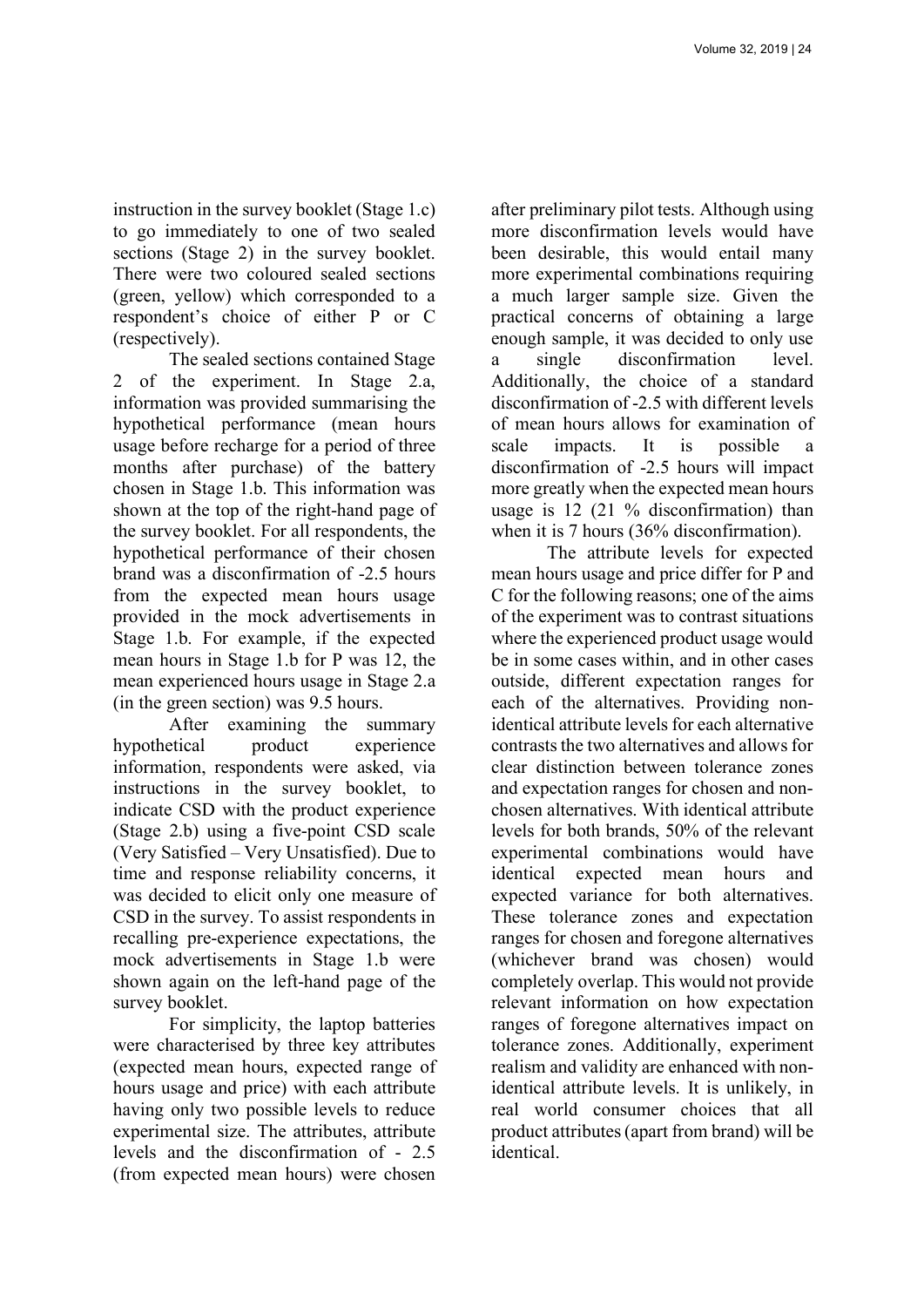With the chosen attribute levels for each brand, 75% of all experimental combinations have expected mean hours usage of P exceeding the expected mean hours usage of C. To some extent, the higher expected mean hours for P in these combinations was balanced by C having a

**TABLE 1: Attributes and Levels for Choice Experiment** 

| <b>Attribute</b>              | <b>PowerPlus (P)</b>    | Charged (C) |
|-------------------------------|-------------------------|-------------|
| <b>Mean Hours Usage (Hrs)</b> | 12 or 11                | 11 or 7     |
| Range (Hrs)                   | or                      | or          |
| Price (\$)                    | 140<br><b>110</b><br>or | or 100      |
| <b>Disconfirmation (Hrs)</b>  | 2.5                     | 2.5         |

**TABLE 2: One Possible Scenario Combination in Stage 1** 

| <b>Alternative</b> | <b>Expected Mean</b> | Variability around   | <b>Expected Hours</b> | Price (\$) |
|--------------------|----------------------|----------------------|-----------------------|------------|
|                    | <b>Hours</b>         | <b>Expected Mean</b> | Range                 |            |
| <b>PowerPlus</b>   |                      |                      | 11 to 13              | 140        |
| Charged            |                      |                      | 4 to 10               | 100        |

lower price. In the other 25% of experimental combinations, the expected mean and range of hours usage were identical for both alternatives.

Price has been included explicitly in the experiments for several reasons; first, the inclusion of price in the choice scenarios enhances the validity of the first stage choice measurement given price would almost certainly be considered by consumers when choosing products in real circumstances. Second, price is the monetary value exchanged by the consumer under the expectation of receiving an equivalent product value in return. If experienced product value is less than overall expected value (as measured by price), consumers may perceive an unfairness in exchange leading to dissatisfaction (Oliver and Swan 1989; Bolton, Warlop and Alba 2003; Hess, Ganesan and Klein 2003; Homburg, Hoyer and Koschate 2005; Herrman, et al 2007). Third, there is evidence from a broad range of empirical studies supporting a link between price and/or price tolerance and

CSD (Anderson 1996; Voss, Parasumaran and Grewal 1998; Iglesias and Guillen 2004; Estelami and Bergstein 2006; Low, Lee and Cheng 2013; Pantouvakis and Bouranta 2104; Chen et al 2015; Ali, Amin and Ryu 2016).

In total, there were six attributes (three for each of the two alternatives) each with two levels giving a full factorial of 64 combinations. Each combination was constructed by using one level of each attribute for each alternative. For example, from Table 1, one possible choice combination is outlined in Table 2 below (using the left-side levels for each attribute for P and the right-side levels for each attribute for C in Table 1). Within Table 2, the expected hours range shown is the overall expectation range *around* the expected mean generated by the specific values of expected mean hours and variance around the expected mean.

The relevant expectation zone contexts were generated by applying the factorials of the experimental design. Building on Table 2, Figure 3 provides a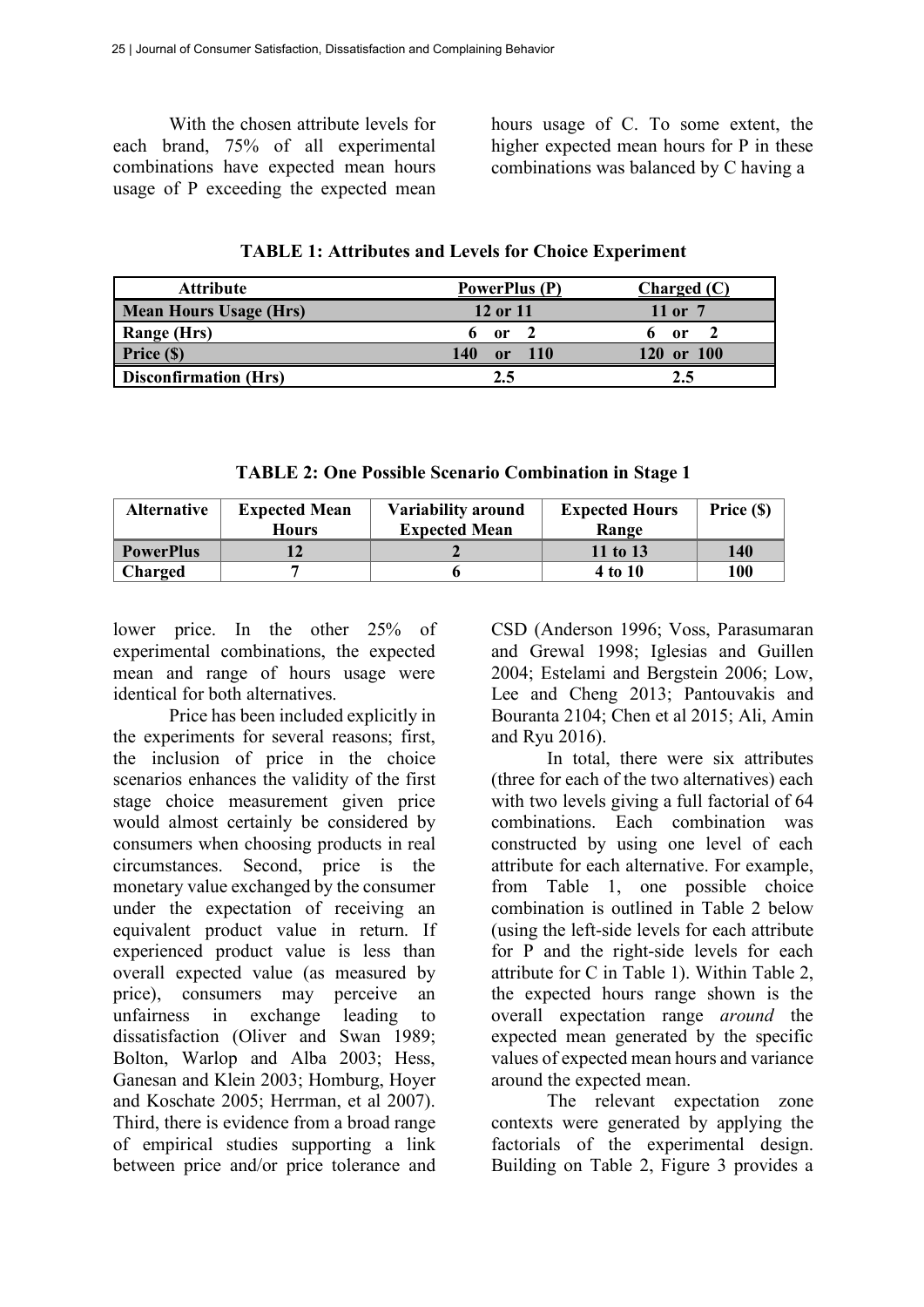diagrammatic representation of four additional scenario combinations based around varying the expected variance (2 and 6 hours) of both P and C. Assuming the expected hours for P and C remain as 12 and 7 hours respectively, changing the variance of P and C, creates four different overall expected ranges around P and C (P1, P2, C1 and C2). For example, the combination (P1, C1) is based on the variance being equal to 2 for both P and C. This creates an expectation range of (11 to 13) for P and an overall expectation range of (6 to 8) for C. In this scenario, if P is chosen, a disconfirmation of 2.5 hours will generate experienced hours of 9.5 (12-2.5) for P. The experienced hours for P are outside the tolerance zone for P and outside the expectation range for C. However, for the combination (P2, C2), the variance for both P and C is assumed equal to 6. This generates expectation ranges for P and C of  $(9 \text{ to } 15)$  and  $(4 \text{ to } 10)$  respectively. If P is chosen, the disconfirmation of 2.5 hours will generate experienced hours of 9.5 for P which lies within the tolerance zone for P *and* lies within the expectation range for C. The other combinations (P1, C2) and (P2, C1) and associated tolerance zone/expectation ranges are similarly generated by using by assuming variance levels of P and C as  $(2, 6)$  and  $(6, 2)$ respectively. Using the levels of expected mean, expected variance and price indicated in Table 1 will generate 64 distinct combinations or scenarios.

#### **Procedure**

There were 64 different survey booklets produced (each with *one* combination of the full factorial) with each different survey booklet replicated 8 times (512 surveys produced in total). Although a sample of eight respondents for each combination seems small, the major focus of the study is the *overall* combined impact across varied attribute levels. The overall sample size needed to accommodate larger replications per combination would have been impractical and prohibitive. Each survey

booklet consisted of cover page instructions on how the survey should be completed, and an initial section containing preexperience scenario information, mock advertisements, and a choice elicitation question.

## **FIGURE 3: Diagrammatic Representation of Four Selected Experimental Combinations**



The instructions at the end of this section of the survey asked respondents to proceed to one of two sealed coloured (green for P and yellow for C) sections containing different experience scenarios for stage two depending on the alternative chosen. Further instructions were given on the front of each sealed section on how to complete the second stage of the survey.

The required number of respondents were recruited from an undergraduate marketing class. Participation in the survey was voluntary (no course credit was offered) with the survey presented to students as an additional class exercise during scheduled class time. The 512 survey booklets were allocated randomly to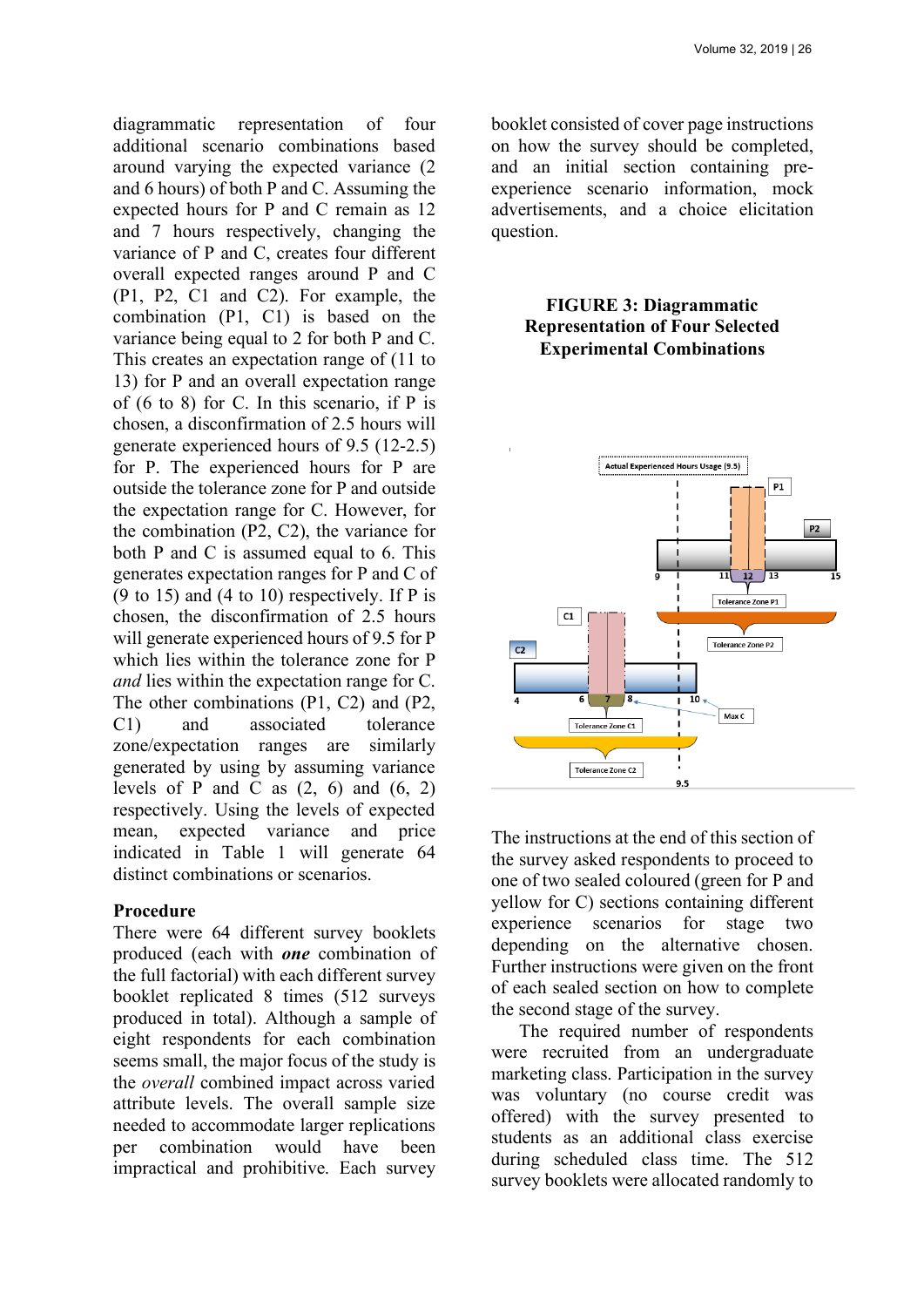each of the respondents in the class. The survey took approximately 10 minutes to complete.

## **RESULTS AND ANALYSIS Analysing First Stage Choices**

Overall, in the first stage, 399 (78%) of 512 respondents chose P based on expectations engendered by the mock advertisements. The larger % for P was not entirely unexpected given there were more experimental combinations (48 out of  $64 =$ 75%) where P had higher expected mean hours usage than C. Binary logit analysis of first stage choices (P or C) was undertaken to check the relevance of the chosen attributes and attribute levels in determining brand choice. Output from the binary logit estimation appear in Table 3.

For the binary logit analysis  $P = 1$ (focal) and  $C = 0$ . The variables (attributes) in Table 3 are dummies with the levels in parentheses representing the **highest** value of the attribute with an associated dummy code equal to 1. Overall, the significance of the Log Likelihood test, the pseudo- $R^2$ 

measures and the Correct Prediction % indicate model fit is reasonable. All variable coefficients are significant (Range\_P significant between 5 and 10%) and correctly signed apart from Price\_C which is not significant. This means that expected hours, expected variance for both brands and price of P all drive first-stage brand choice.

The significance of the variance coefficients (Range\_P, Range\_C) suggests consumers factor in expectation range information for both alternatives into initial choice decisions. These expectation ranges potentially form the tolerance/intolerance zones which impact on evaluations of product experiences. Variables representing interactions of the expected mean and variance variables for both P and C were tried (not shown here) but were not significant in explaining brand choice. This suggests the impact of expected variance on brand choice is not related to the level of expected mean hours.

| <b>Variable</b>      | B        | S.E.  | Wald    | df | Sig.     | <b>Expo</b><br>'B) |
|----------------------|----------|-------|---------|----|----------|--------------------|
| <b>Constant</b>      | $-1.872$ | 0.172 | 117.834 | 1  | $\Omega$ | 0.154              |
| Average (12)         | $-0.409$ | 0.126 | 10.565  | 1  | 0.001    | 0.664              |
| Average (11)         | 1.388    | 0.168 | 68.445  |    | $\Omega$ | 4.007              |
| Range_P (6)          | 0.229    | 0.124 | 3.383   |    | 0.066    | 1.257              |
| Range_C (6)          | $-0.259$ | 0.125 | 4.325   |    | 0.038    | 0.772              |
| <b>Price (140)</b>   | 0.526    | 0.127 | 17.148  | 1  | 0        | 1.692              |
| <b>Price_C (120)</b> | $-0.076$ | 0.124 | 0.382   |    | 0.537    | 0.926              |

**TABLE 3: First Stage (Pre-experience) Choice (P = 1)** 

| <b>Diff Log Likelihood</b>     | 136.105 | Sig. $\Delta$ LL $(\chi^2, 6)$ | 0.000 | <b>Correct Prediction %</b> | 83.40% |
|--------------------------------|---------|--------------------------------|-------|-----------------------------|--------|
| $\cos \&$ Snell $\mathbb{R}^2$ | 0.233   | Nagelkerke $R^2$               | 0.358 | McFadden $R^2$              | 0.252  |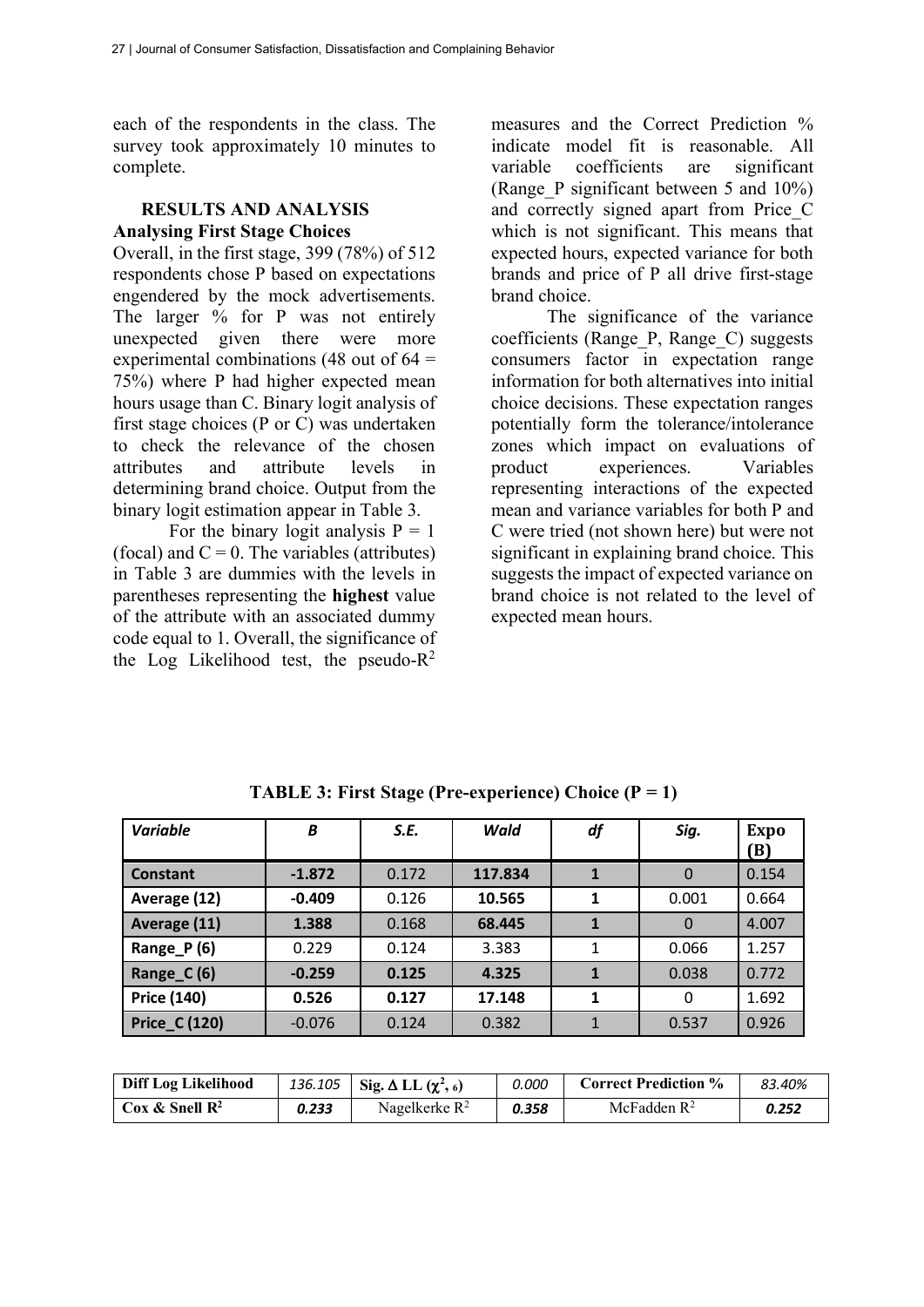### **Satisfaction (CSD)**

An initial investigation of overall CSD scores (elicited in Stage 2.b) was undertaken to provide a benchmark for the assessment of CSD sub-sample distributions in subsequent analyses. The distribution of CSD scores for each separate brand is shown in Table 4.

The negative disconfirmation of - 2.5, as expected, generated greater %'s of "*Unsatisfied"* and "*Very Unsatisfied"* responses compared to "*Satisfied"* and "*Very Satisfied"* category responses. There is no significant difference between the CSD distributions of P and C  $(\chi^2, 4)$  p-value = 0.309). The mean CSD (based on a numerical scale of 1 (*Very\_Unsat*) to 5 (*Very\_Sat*)) is slightly higher for P (2.80) than C (2.63) which may reflect that in more experimental combinations the expected mean hours for P exceeded those for C.

The CSD distributions shown in Table 4 however, represent average CSD for P and C across all experimental conditions. To provide evidence for the research hypotheses of the study, analysis of sub-sample CSD distributions is required. However, given there were only 113 respondents who chose C in the first stage brand choice, sub-dividing C would likely create sub-samples too small for reliable statistical inference. Combining P

and C samples would also be problematic since it is likely P and C choosers will not be homogeneous. Given these arguments, it was decided to focus all subsequent analysis only on the relatively large subsample of respondents (n=399) who chose P.

### **Assessing Expectation Variance for the Chosen Alternative (P choosers only)**

To assess the impact of expectation variance on CSD, separate sub-samples of P choosers based on the different levels of expected variance (Range  $= 2$  or 6) were created. The relevant CSD distributions for these sub-samples are presented in Table 5.

From Table 5, the two CSD distributions are significantly different  $(\gamma^2)$ statistic test (p-value  $=0.03$ ). Compared to the high variance CSD distribution (Range\_6), the low variance CSD distribution (Range 2) has lower mean (2.66 compared to 2.94) and higher %'s in the dissatisfied categories (*Very\_Unsat, Unsatisfied*). The preliminary evidence suggests, for a given disconfirmation, an increase in expectation variance for the chosen alternative appears to *increase* CSD scores. This provides support for H1. An increase in expectation variance expands the tolerance zone around the chosen alternative leading to higher CSD evaluations.

|                    | $P(n=399)$ | %P     | $C(n=113)$ | %C     |
|--------------------|------------|--------|------------|--------|
| Very_Unsat (1)     | 32         | 8.00%  | 10         | 8.80%  |
| Unsat (2)          | 157        | 39.30% | 52         | 46.00% |
| Neither (3)        | 82         | 20.60% | 21         | 18.60% |
| Sat (4)            | 116        | 29.10% | 30         | 26.50% |
| Very_Sat (5)       | 12         | 3.00%  | 0          | 0.00%  |
| $\bar{\mathbf{x}}$ | 2.80       |        | 2.63       |        |

**TABLE 4: Satisfaction (CSD) for both P and C Choosers (N = 512)**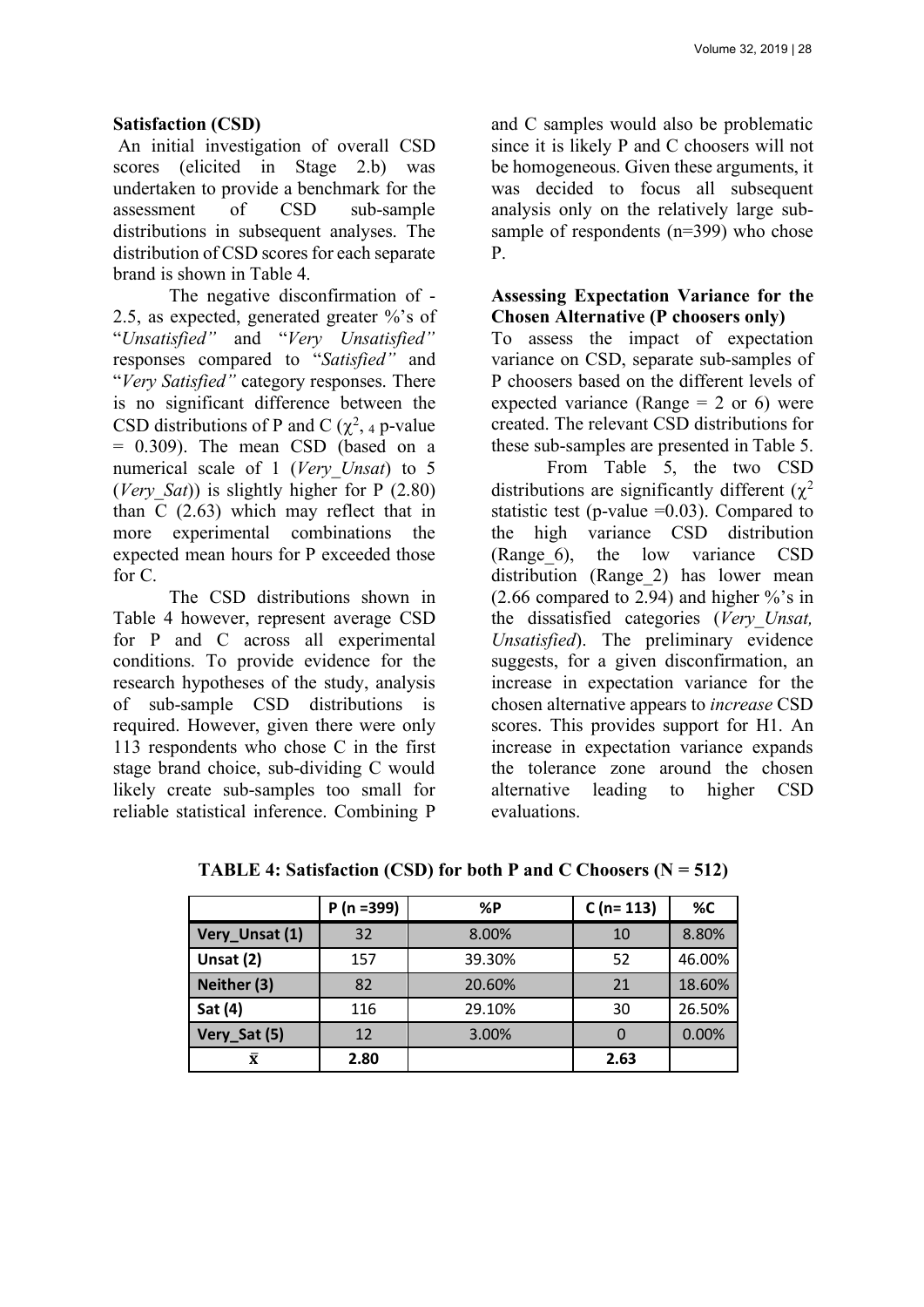|                  | Very_Unsat             | <b>Unsatisfied</b> | <b>Neither</b> | <b>Satisfied</b> | Very_Sat | <b>Total</b> |
|------------------|------------------------|--------------------|----------------|------------------|----------|--------------|
| Range_ $P = 2$   | 18                     | 96                 | 37             | 50               | 6        | 207          |
| $\bar{x} = 2.66$ | 8.70%                  | 46.40%             | 17.90%         | 24.20%           | 2.90%    | 100%         |
| Range_P = $6$    | 14                     | 61                 | 45             | 66               | 6        | 192          |
| $\bar{x} = 2.94$ | 7.30%                  | 31.80%             | 23.40%         | 34.40%           | 3.10%    | 100%         |
| <b>Total</b>     | 32                     | 157                | 82             | 116              | 12       | 399          |
|                  | Pearson $\chi^2_{1,4}$ | 10.741             |                | p-value          | 0.03     |              |

**TABLE 5: CSD for Different Expected Hours Ranges of P (P Choosers, N = 399**

**TABLE 6: CSD for Different Mean Hours of C (P Choosers, N = 399)**

|                  | Very_Unsat             | <b>Unsatisfied</b> | <b>Neither</b> | <b>Satisfied</b> | Very Sat | Total   |
|------------------|------------------------|--------------------|----------------|------------------|----------|---------|
| $C$ Mean = 7     | 15                     | 83                 | 58             | 81               |          | 244     |
| $\bar{x} = 2.93$ | 6.10%                  | 34.00%             | 23.80%         | 33.20%           | 2.90%    | 100.00% |
| $C$ Mean = 11    | 17                     | 74                 | 24             | 35               |          | 155     |
| $\bar{x} = 2.59$ | 11.00%                 | 47.70%             | 15.50%         | 22.60%           | 3.20%    | 100.00% |
| <b>Total</b>     | 32                     | 157                | 82             | 116              | 12       | 399     |
|                  | Pearson $\chi^2_{1,4}$ | 14.166             |                | p-value          | 0.007    |         |

## **Assessing Mean Expectations of Not-Chosen Alternatives (P choosers only)**

To assess the overall impact of the quality of foregone alternatives on CSD, subsamples based on the different expected mean hours for the alternative C (7 or 11) were created. Table 6 shows the CSD distributions for these sub-samples.

From Table 6, the two CSD distributions are significantly different  $(\chi^2)$ statistic test (p-value =0.007). Compared to the low expected mean case (C Mean = 7), the higher expected mean case  $(C \text{ Mean} =$ 11) has lower mean CSD score (2.59 compared to 2.93) and higher % numbers in the dissatisfied categories (*Very\_Unsat, Unsatisfied*). This suggests, all else equal, higher expected means for not-chosen alternatives will lead to *decreased* CSD scores which supports H2.

# **Assessing Expectation Variance of Not-Chosen Alternatives (P choosers only)**

The impact of expectation variance of notchosen alternatives on CSD was tested by creating separate sub-samples based on the different levels of expected variance for C (Range  $= 2$  or 6). The relevant CSD distributions for these sub-samples are presented in Table 7.

The two CSD distributions in Table 7 are significantly different  $(\chi^2$  statistic test (p-value  $=0.022$ ). Mean CSD scores are lower (2.65 compared to 2.95) for higher expected variance of the foregone alternative (Range\_2) compared to lower expected variance (Range\_6). Overall, there are greater % numbers in the dissatisfied CSD categories (*Very\_Unsat, Unsatisfied*) for the higher expected variance case. This suggests higher expected variance for not-chosen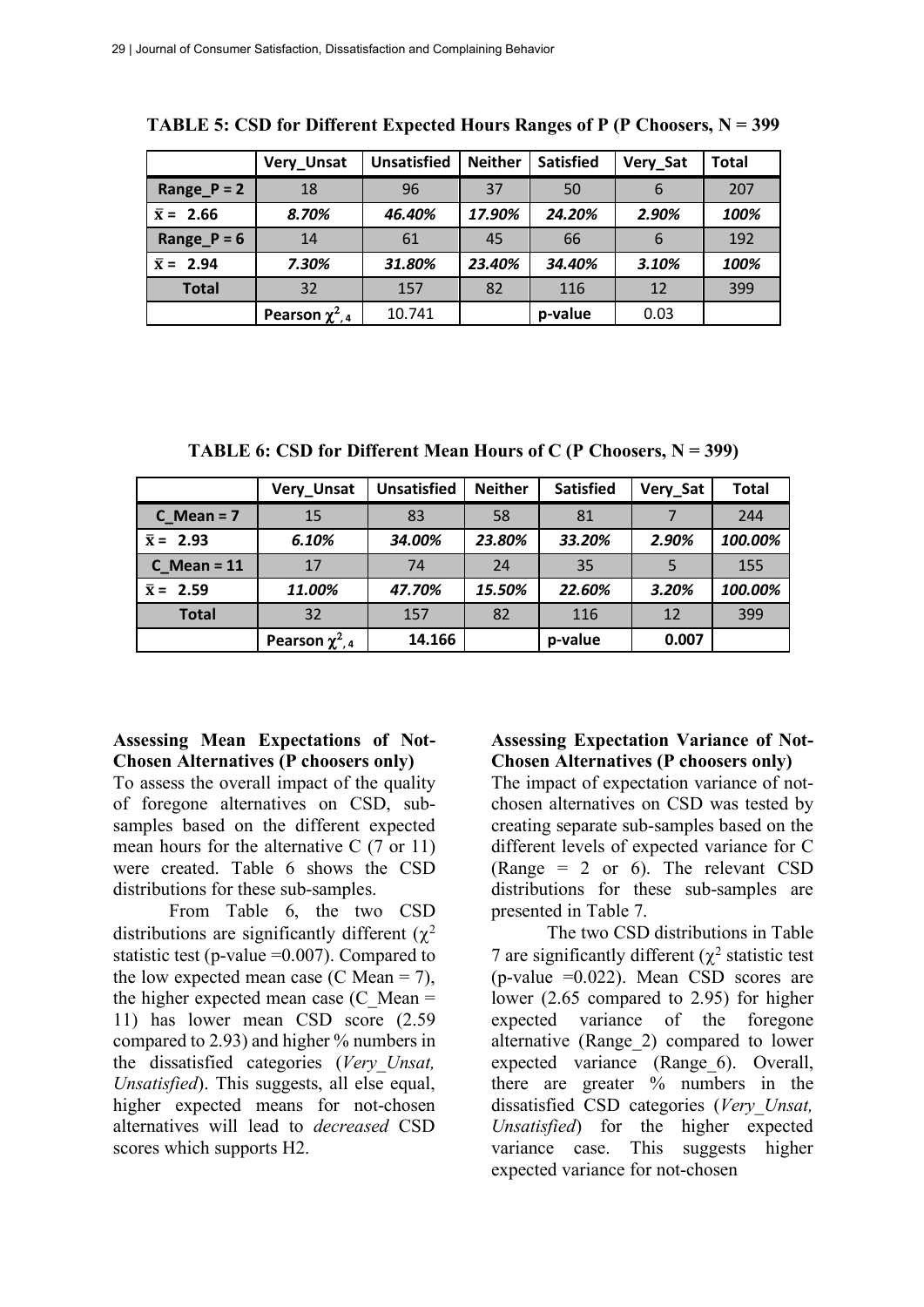|                  | Very_Unsat             | <b>Unsatisfied</b> | <b>Neither</b> | <b>Satisfied</b> | Very Sat | <b>Total</b> |
|------------------|------------------------|--------------------|----------------|------------------|----------|--------------|
| $C_R$ Range = 2  | 12                     | 63                 | 43             | 68               |          | 191          |
| $\bar{x} = 2.95$ | 6.3%                   | 33.0%              | 22.5%          | 35.6%            | 2.6%     | 100.00%      |
| $C$ Range = 6    | 20                     | 94                 | 39             | 48               |          | 208          |
| $\bar{x}$ = 2.65 | 9.6%                   | 45.2%              | 18.8%          | 23.1%            | 3.4%     | 100.00%      |
| <b>Total</b>     | 32                     | 157                | 82             | 116              | 12       | 399          |
|                  | Pearson $\chi^2_{1,4}$ | 11.394             |                | p-value          | 0.022    |              |

#### **TABLE 7: CSD for Different Range Hours of C (P Choosers, N = 399)**

**TABLE 8: Different Contexts for D and R Combinations**

| <b>Context</b>          | Experienced P $(Q_e)$                     | Experienced P $(Q_e)$                                |
|-------------------------|-------------------------------------------|------------------------------------------------------|
|                         | <b>Compared to P</b>                      | <b>Compared to Key C</b>                             |
|                         | Range Min (Q <sub>1min</sub> )            | <b>Range Markers</b>                                 |
| 1. $D = Low, R = Low$   | $\mathbf{Q}_{e}$ > $Q_{1min}$ (Tolerance) | $\mathbf{Q}_{\mathbf{e}} > \mathbf{Q}_{2\text{max}}$ |
| 2. $D = Low, R = Med$   | $Q_e > Q_{1min}$ (Tolerance)              | $Q_2 < Q_e < Q_{2max}$                               |
| 3. $D = Low, R = High$  | $\mathbf{Q}_{e}$ > $Q_{1min}$ (Tolerance) | $Q_e < Q_2 < Q_{2max}$                               |
| 4. $D = High, R = Low$  | $Q_e < Q_{1min}$ (Intolerance)            | $Q_e > Q_{2max}$                                     |
| 5. $D = High, R = Med$  | $Q_e < Q_{1min}$ (Intolerance)            | $Q_2 < Q_e < Q_{2max}$                               |
| 6. $D = High, R = High$ | $Q_e < Q_{1min}$ (Intolerance)            | $Q_e < Q_2 < Q_{2max}$                               |

**Assessing Expectation Ranges of All Available Alternatives (P choosers only)**  To assess how the expectation ranges for both alternatives potentially impact on expectation zones and CSD measurements, six sub-samples CSD distributions were created. The sub-samples reflect the three relevant expectation zone profiles discussed in section 2.4 ( $(Q_2 < Q_{2max} <$  $Q_{1min}$ ), ( $Q_2 < Q_{1min} < Q_{2max}$ ) and ( $Q_{1min} < Q_2$  $\langle Q_{2max} \rangle$  and two disconfirmation levels  $(Q_{1\text{min}} < Q_e)$ ,  $(Q_{1\text{min}} > Q_e)$ . The two disconfirmation levels are included to assess if the impact of shifts in the expectation range of the not-chosen alternative are moderated by whether the product experiences is within or outside the tolerance zone. To create the six-subsamples each of the three expectation zone profiles (R) was crossed with each disconfirmation level (D). The three

expectation profiles (R) were classified respectively as "Low", "Med" and "High" since each implies a different level of perceived regret or value forgone. Disconfirmation levels similarly were classified as ("Low", "High"). The subsample contexts are listed and characterized in Table 8.

The CSD distributions for the relevant sub-samples are shown in Table 9. Since most of the counts in the *"Very Satisfied"* cells were  $\leq$  2, this category was merged with the *"Satisfied"*  category. Some of the counts in the *"Very\_Unsatisfied"* category are low (below the recommended cell count  $(≥ 5)$ ) for  $\chi^2$  testing) however since the focus of this study is on negative disconfirmation it was decided to retain *"Very\_Unsatisfied"*  as a distinct category.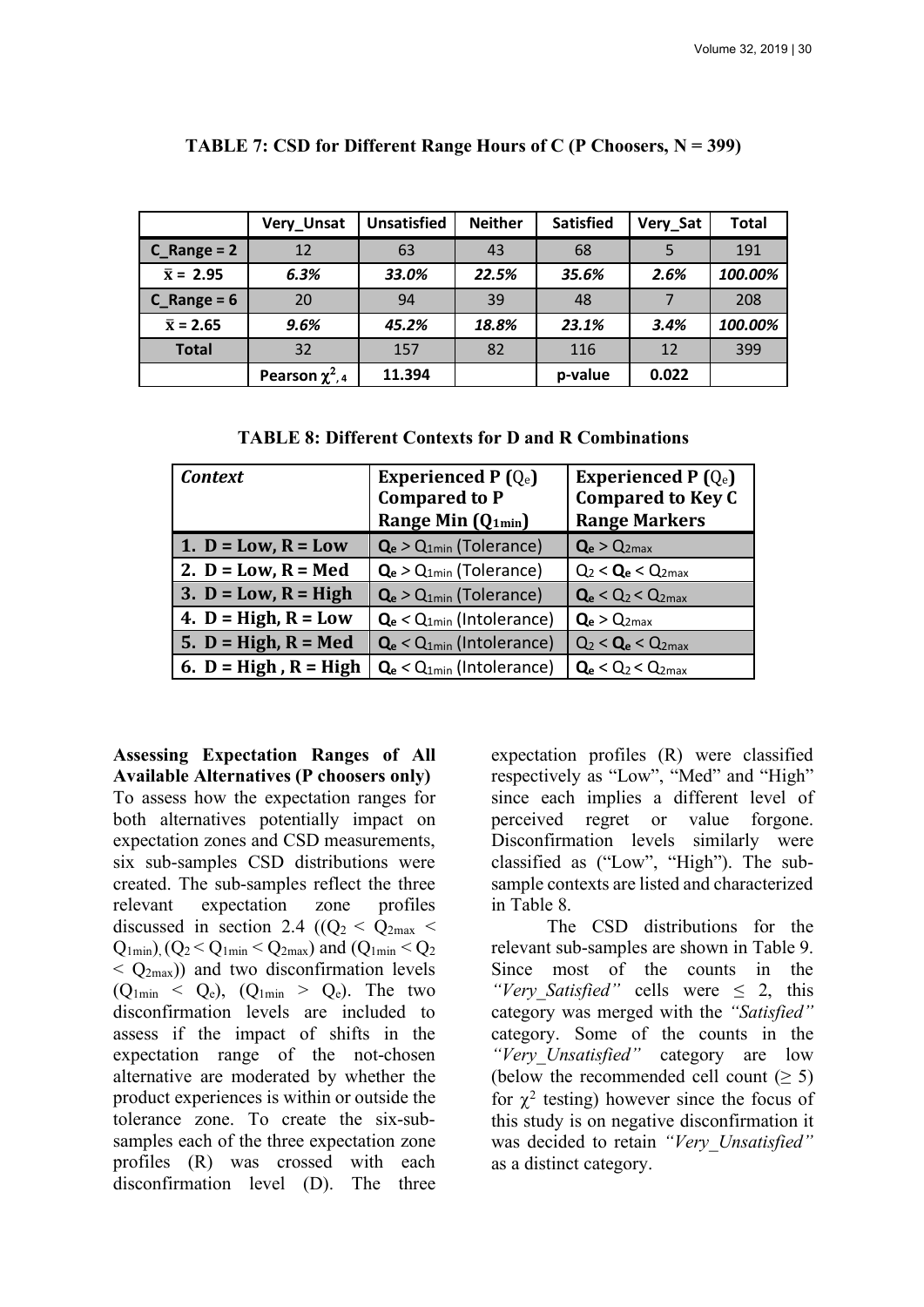| Context              | Very_Unsat            | Unsat   | <b>Neither</b> | Sat    | <b>Totals</b> |
|----------------------|-----------------------|---------|----------------|--------|---------------|
| 1. D=Low, R=Low      | 3                     | 16      | 17             | 26     | 62            |
| $\bar{x} = 3.06$     | 4.80%                 | 25.80%  | 27.40%         | 41.90% |               |
| D=Low, R=Med<br>2.   | 4                     | 18      | 18             | 23     | 63            |
| $\bar{x} = 2.95$     | 6.30%                 | 28.60%  | 28.60%         | 36.50% |               |
| D=Low, R=High<br>3.  | $\overline{7}$        | 27      | 10             | 23     | 67            |
| $\bar{x} = 2.73$     | 10.40%                | 40.30%  | 14.90%         | 34.30% |               |
|                      |                       |         |                |        |               |
| 4. D=High, R=Low     | 5                     | 22      | 10             | 23     | 60            |
| $\bar{x} = 2.85$     | 8.30%                 | 36.70%  | 16.70%         | 38.30% |               |
| D=High, R=Med<br>5.  | 5                     | 27      | 11             | 16     | 59            |
| $\bar{x} = 2.64$     | 8.47%                 | 45.80%  | 18.64%         | 27.10% |               |
| D=High, R=High<br>6. | 10                    | 47      | 14             | 17     | 88            |
| $\bar{x} = 2.43$     | 11.40%                | 53.40%  | 15.90%         | 19.30% |               |
|                      |                       |         |                |        | 399           |
|                      | Pearson $\chi^2$ , 15 | p-value | 0.034          |        |               |

**TABLE 9: CSD - Different (D/R) Contexts (P Choosers, N = 399)**

**TABLE 10: Ordinal Regression for CSD (P Choosers, N = 399)**

|                  | <b>Variables</b>           | <b>Estimate</b> | Std. Error | Wald    | Sig.     |
|------------------|----------------------------|-----------------|------------|---------|----------|
| <b>Threshold</b> | Very_Unsat                 | $-1.892$        | 0.313      | 36.44   | $\bf{0}$ |
|                  | Unsatisfied                | 0.634           | 0.292      | 4.723   | 0.03     |
|                  | <b>Neither</b>             | 1.566           | 0.299      | 27.413  | $\bf{0}$ |
|                  | Satisfied                  | 4.355           | 0.408      | 113.726 | 0        |
| Location         | Ave_P (12)                 | 0.232           | 0.186      | 1.556   | 0.212    |
|                  | Ave_C (11)                 | $-0.637$        | 0.196      | 10.569  | 0.001    |
|                  | Range P(6)                 | 0.481           | 0.186      | 6.669   | 0.01     |
|                  | Range $C(6)$               | $-0.71$         | 0.194      | 13.407  | 0        |
|                  | <b>Price_P (140)</b>       | $-0.346$        | 0.188      | 3.407   | 0.065    |
|                  | Price_C (120)              | 0.166           | 0.185      | 0.802   | 0.37     |
|                  | Ave $C(11)$ * Range $C(6)$ | $-0.515$        | 0.193      | 7.135   | 0.008    |
|                  |                            |                 |            |         |          |

| Model $\triangle$ Log Likelihood   40.97   Cox & Snell R <sup>2</sup> |                                 | 0.097 | $\vert$ Test of Parallel Lines $\Delta$ LL $\vert$ 21.228       |  |
|-----------------------------------------------------------------------|---------------------------------|-------|-----------------------------------------------------------------|--|
| Sig. Model $\Delta$ LL $(\chi^2, \tau)$                               | 0.000 Nagelkerke $\mathbb{R}^2$ | 0.104 | $\int$ Sig. $\Delta$ LL $(\chi^2, z_1)$ - Parallel $\int$ 0.454 |  |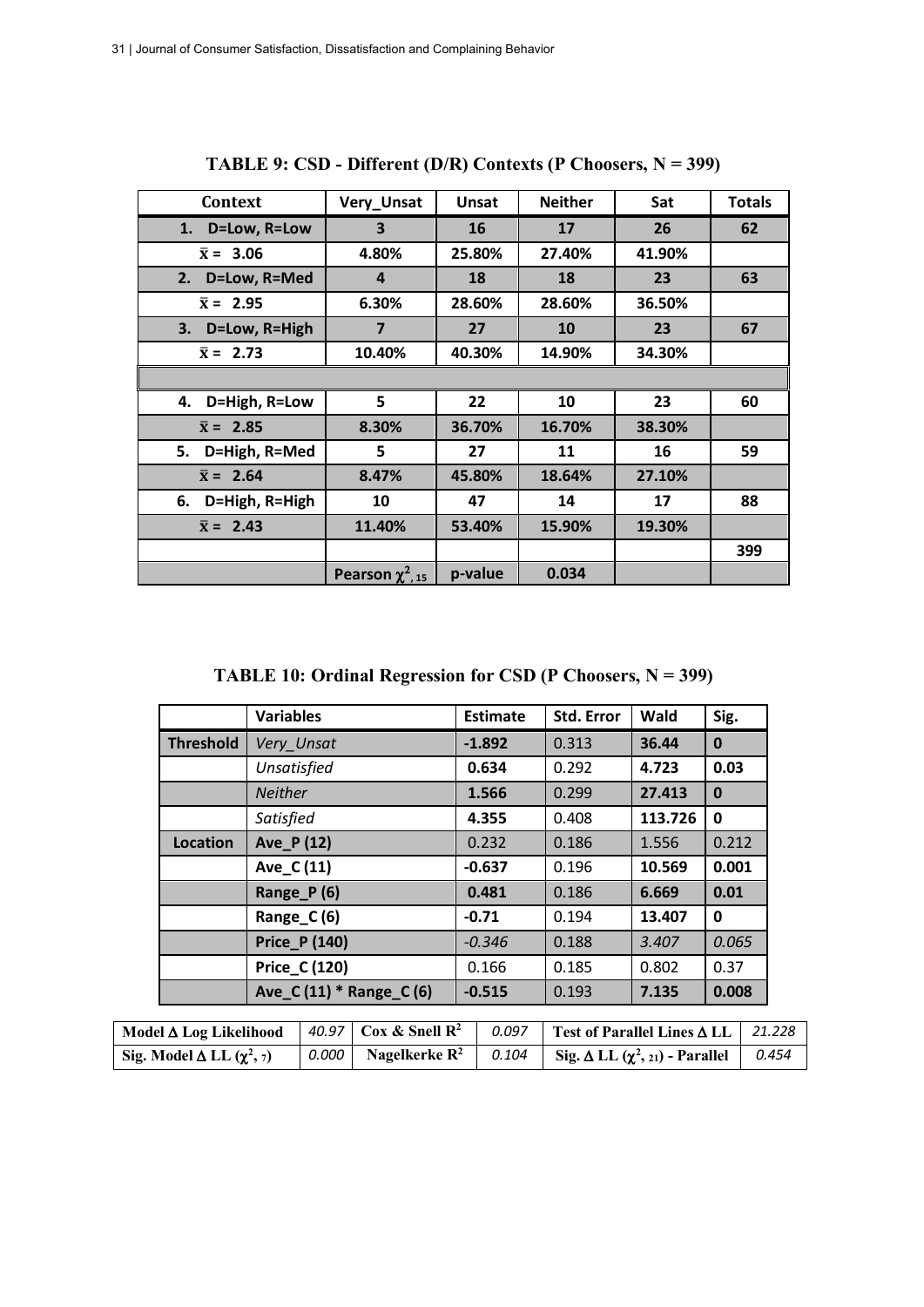Overall, Table 9 provides evidence of differences in the CSD distributions across the six contexts (p-value (0.034) for relevant  $\chi^2$  test). Mean CSD scores are higher for contexts where  $D = Low$ ; within the tolerance zone (3.06, 2.95 and 2.73) compared to the corresponding contexts when  $D = High (2.85, 2.64, 2.43)$ . Additionally, the %'s in the dissatisfied CSD categories (*Very\_Unsat, Unsat*) are lower for contexts when D = Low compared to contexts when  $D = High$ . As expected, disconfirmations which lie within the tolerance zone are associated with higher CSD scores compared to identical disconfirmations that lie outside the tolerance zone.

In terms of R, mean CSD scores decrease with increasing levels of R as the expectation range of the not-chosen alternative shifts upward. This occurs for contexts where disconfirmation is both within or outside the tolerance zone. Additionally, the %'s in the dissatisfied CSD categories (*Very\_Unsat, Unsat*) increase with the increasing levels of R no matter the level of D. The increased % in the dissatisfied categories is mirrored by decreases in the higher CSD (*Neither, Sat*) categories.

However, decreases to CSD with increasing R are not uniform across contexts. The decrease in CSD scores with increasing R depends on the level of disconfirmation. When  $D = Low$  i.e.  $(Q_{1min})$  $\leq$  O<sub>e</sub>), an increase of R from "Low" to "Medium" has only a marginal impact on CSD compared to an increase in R from "Medium" to "High". In contrast, when D  $=$  High ( $Q_e$  <  $Q_{1min}$ ), there is a more uniform decrease in CSD category %'s as R moves from "Low" to "Medium" and then from "Medium" to "High". Additionally, the decrease in the higher CSD category (*Neither, Sat*) %'s as R moves from "Low" to "High" is almost all from "*Sat*" when D = High but predominantly from "*Neither"* when  $D = Low$ 

The evidence suggests upwards shifts in the expectation range of the notchosen alternative, all else being equal, will have a negative impact on CSD scores. Thus, the preliminary evidence supports H4. Key expectation range markers for the not-chosen alternative potentially create expectation sub-zones within tolerance zones which impact on CSD judgments and measurements.

# **Analysis of CSD using Ordinal Regression**

On the preliminary evidence of Tables 5-7 and 9, expectation variance for the chosen brand and both the expected mean and variance of the not-chosen alternative impact on CSD scores. However, the above analyses assess the impact of each of the above factors on CSD separately. Simultaneous estimation of the impact of the factors on CSD provides additional insights and can be analyzed using ordinal regression. The results from the ordinal regression provide additional evidence to determine conclusions for the postulated hypotheses.

An ordinal logistic regression was estimated with CSD as the dependent variable and all product attributes as independent variables. The independent variables are coded as binary dummies with the number in brackets signifying the attribute level coded as 1. The variable (Ave C  $(11)$  \* Range C  $(6)$ ) was included to test for interaction between the expected mean and expected range of the not-chosen alternative C. The ordinal regression estimates are presented in Table 10.

Overall, the model is significant although the explanatory power of the model (pseudo- $R^2$ ) is low. The test of parallel lines for the CSD threshold categories is *not rejected* indicating marginal impacts are similar across all CSD categories. All the CSD threshold category coefficients are significant supporting the assumption of distinct CSD scale categories.

The independent variables are mostly significant ( $\alpha = 5\%$ ) apart from Ave  $P$ , and Price  $C$  (Price  $P$  is significant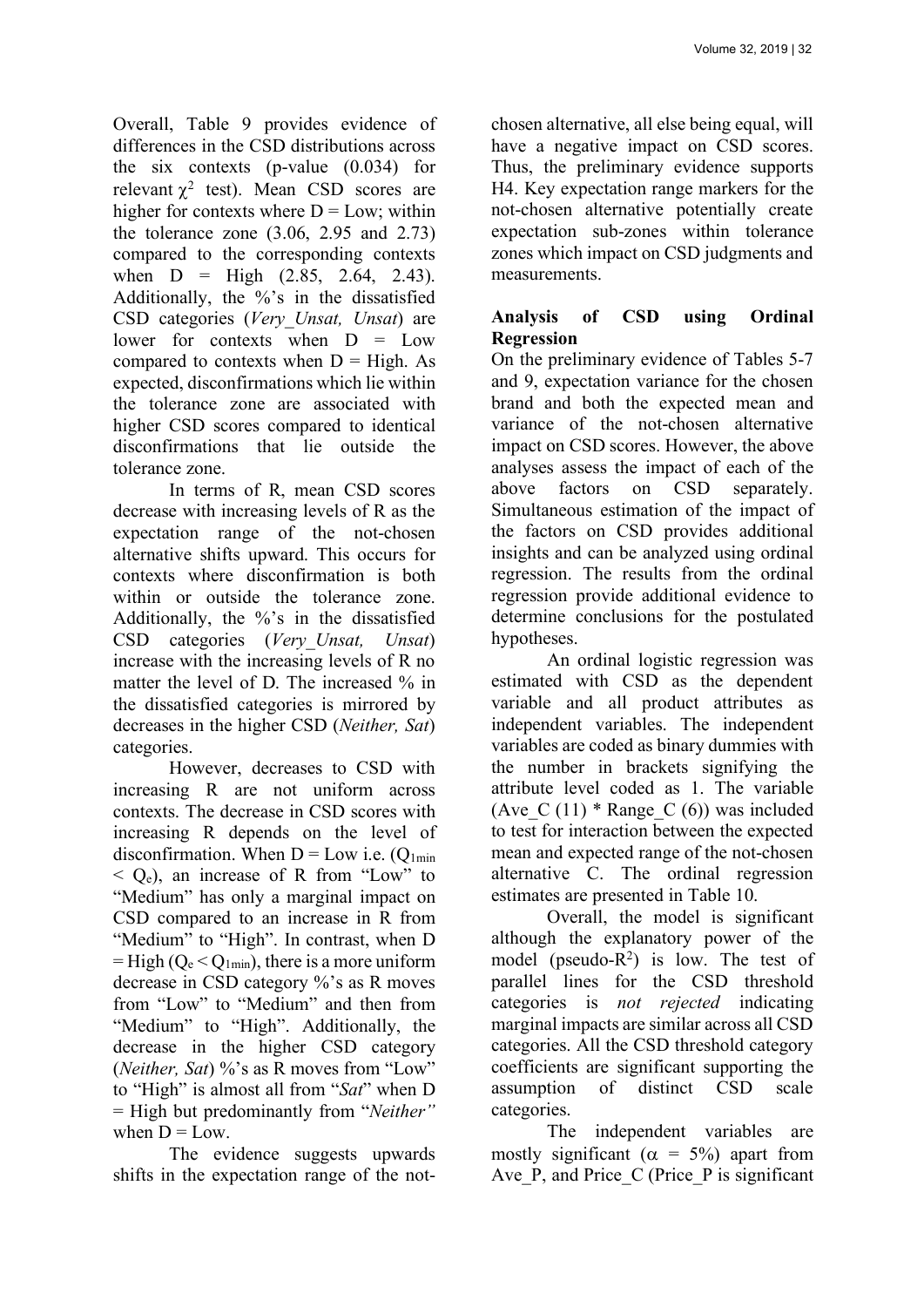at  $\alpha > 6.5\%$ ). Importantly, expectation ranges, the quality of available alternatives and the interaction variable (Ave\_C, Range P, Range C and Ave C  $(11)^*$ Range  $C(6)$  are all significant and have expected signs. The insignificance of Ave P is likely explained by the small gap between the two levels (12, 11) of this variable in the experiment. (Price\_C) may not be significant due to only P choosers being included in this analysis and/or the relatively low importance of price in initial choice decisions.

The positive coefficient on Range\_P (6) indicates there is a *decreased* probability of a *lower* CSD category rating when Range  $P = 6$  compared to when Range  $P = 2$ . Thus, for a given disconfirmation, a higher expected range of the chosen alternative (i.e. larger zone of tolerance) will lead to relatively *higher* CSD scores. This reaffirms the preliminary evidence of Table 5 and further supports H1.

The negative coefficient on Ave C (11) indicates there is an *increased* probability of a *lower* CSD category rating when Ave  $C = 11$  compared to when Ave  $C = 7$ . Thus, for a given disconfirmation, a higher expected mean of the foregone alternative will lead to relatively *lower* CSD scores for the chosen alternative. This reaffirms the preliminary evidence of Table 6 and further supports  $H2$ 

Similarly, the negative coefficient on Range\_C (6) indicates an *increased* probability of a *lower* CSD category rating when Range  $C = 6$  compared to Range C  $= 2$ . For a given disconfirmation, a higher expected variance of the not-chosen alternative leads to relatively *higher* CSD scores. This affirms the preliminary evidence of Table 7 and further supports  $H<sub>3</sub>$ 

The variable (Ave C  $(11)$  \* Range C (6)) is designed to estimate potential interaction between the expected mean and range of C. In experimental combinations containing both Ave  $C = 11$  and Range C

 $= 6$ , the expected mean of C  $(Q_2)$  is at *least* as large the expected minimum  $(Q_{1min})$  of P. This contrasts with experimental combinations containing the base level of Ave  $C = 7$  and Range  $C = 2$ ). In these combinations, the maximum of C is always lower than the expected minimum of P  $(Q<sub>2max</sub> < Q<sub>1min</sub>)$ . The significant negative coefficient on the interaction variable suggests CSD scores will be *lower* for scenarios with (Ave  $C = 11$  and Range C  $= 6$ ) compared to the base level (Ave  $C = 7$ and Range  $C = 2$ ). This suggests CSD scores are lower in experimental combinations where the expected mean of the not-chosen alternative is within the tolerance zone compared to combinations where it is not. In conjunction with the preliminary evidence of Table 9, this indicates support for H4.

Overall, the results of the ordinal regression confirm the results from Tables 5 -7 and 9 establishing support for all hypotheses H1 - H4.

## **CONCLUSIONS, IMPLICATIONS, AND LIMITATIONS**

This research investigates how attribute expectation variance and the quality of available alternatives impact on expectation zones and CSD. The evidence shows, for a given disconfirmation, expectation variance is relevant for consumer decision making and for CSD judgements. This is consistent with the findings of Anderson and Sullivan 1993; Rust 1997; Rust et al. 1999; Wirtz and Bateson 1999; Wirtz and Mattilla 2001. The findings support the notion of "tolerance" zones which impact consumer judgments and perceptions (including CSD) about the performance of the chosen product (Oliver 1997; Woodruff et al. 1983; Zeithaml et al. 1993; Zeithaml and Bitner 2001). Unlike the previous studies however, the current study confirms the link between expectation variance, expectation zones and CSD utilising a twostage choice-based experiment. In this study, CSD scores were significantly higher when experienced performance was within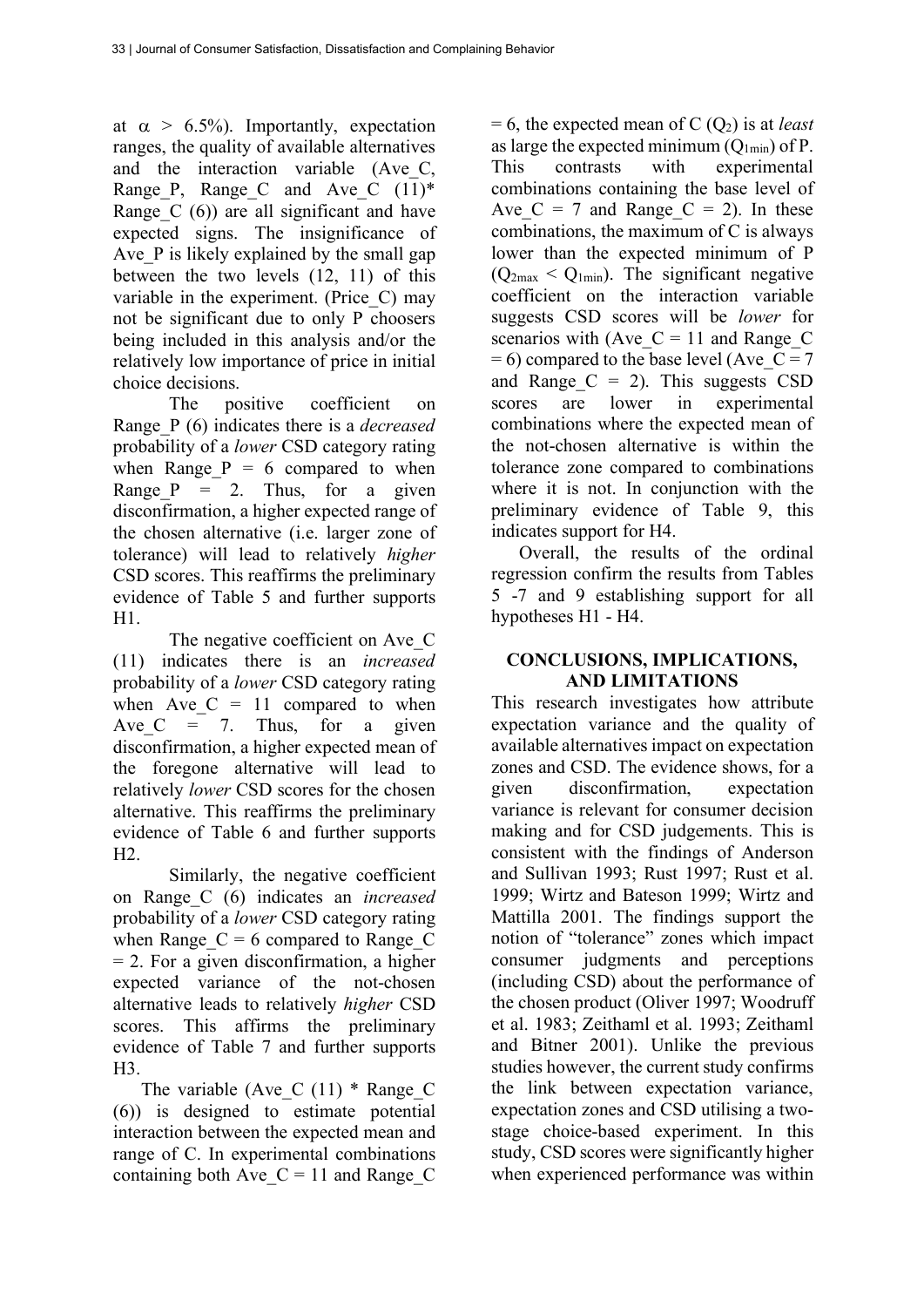the "tolerance" zone compared to alternative cases where experienced performance was outside this zone.

The expected mean of available alternatives was also significant in determining CSD. Changing the relative gap between expected mean hours of the two product alternatives generated significantly different post-experience CSD judgments. This supports previous findings of Bui, Krishen and Bates 2009; Inman et al. 1997; Taylor 1997; Tsiros and Mittal 2000 (Study 1)) but is contrary to the findings of Abendroth 2001; Tsiros and Mittal 2000 (Study 2). The primary focus of many of these studies however, unlike the current study, was regret and not CSD. Both the tabular and ordinal regression analysis of this study indicate the expected mean of the not-chosen alternative is relevant in explaining CSD judgments no matter if product experience is within or outside the tolerance zone.

There is also evidence expected variance of the not-chosen alternative significantly impacts on CSD judgements. No previous study has directly examined the impact of the expected variance of notchosen alternatives on CSD. In this study, for a given product experience, higher expectation variance of the not-chosen alternative, leads to significantly lower CSD measurements. Changing expectation variance of the not-chosen alternative will change its expectation range and change key expectation markers (minimum, maximum). This is most likely due to changing demarcation of relevant expectation sub-zones which potentially impact on CSD.

In this study, upward shifts in the expectation range of the not-chosen alternative lowered CSD scores for a given disconfirmation. CSD scores were lower the more the expectation range of the alternative overlapped with the tolerance zone. When the expected maximum of the not-chosen alternative was within the tolerance zone, CSD scores were marginally lower than when the expected

maximum was outside the tolerance zone. However, significantly lower CSD measurements occurred when the expected mean of the not-chosen alternative was inside the tolerance zone.

The findings of this study are important for both researchers and managers. The evidence clearly suggests CSD measurements are moderated by contexts generated by the interplay of expected mean and expected variance of all alternatives. Given this, it clearly suggests CSD modelling and analysis of CSD scores needs to incorporate expected means and variances for all relevant alternatives. Most CSD models and academic analyses however, consider either the consideration set or expectation ranges for the experienced product but not both. Ignoring one or the other of these factors is likely to lead to erroneous conclusions about the impact of given product experiences and disconfirmations on CSD. Further, and importantly for managers, conclusions from CSD analyses may lead to erroneous predictions of future purchase intentions and behaviour. Such erroneous predictions may then lead managers to make suboptimal future product-related decisions.

Incorporating attribute expectation means and variance of all alternatives into practical CSD research is, however, problematic. Typically, CSD studies are based around customer surveys. Elicitation of expectation variance or range measures for relevant attributes involves considerable survey expansion and increased completion time. Yet, given the potential for erroneous conclusions if context is ignored, managers should, look to obtain suitable contextual information when eliciting CSD measures from customers.

An alternative approach may be an increased role for designed experiments. Designed experiments allow for known consideration sets and given attribute expectations for all alternatives. Additionally, many confounding factors which affect CSD studies can be controlled. While choice experiments do have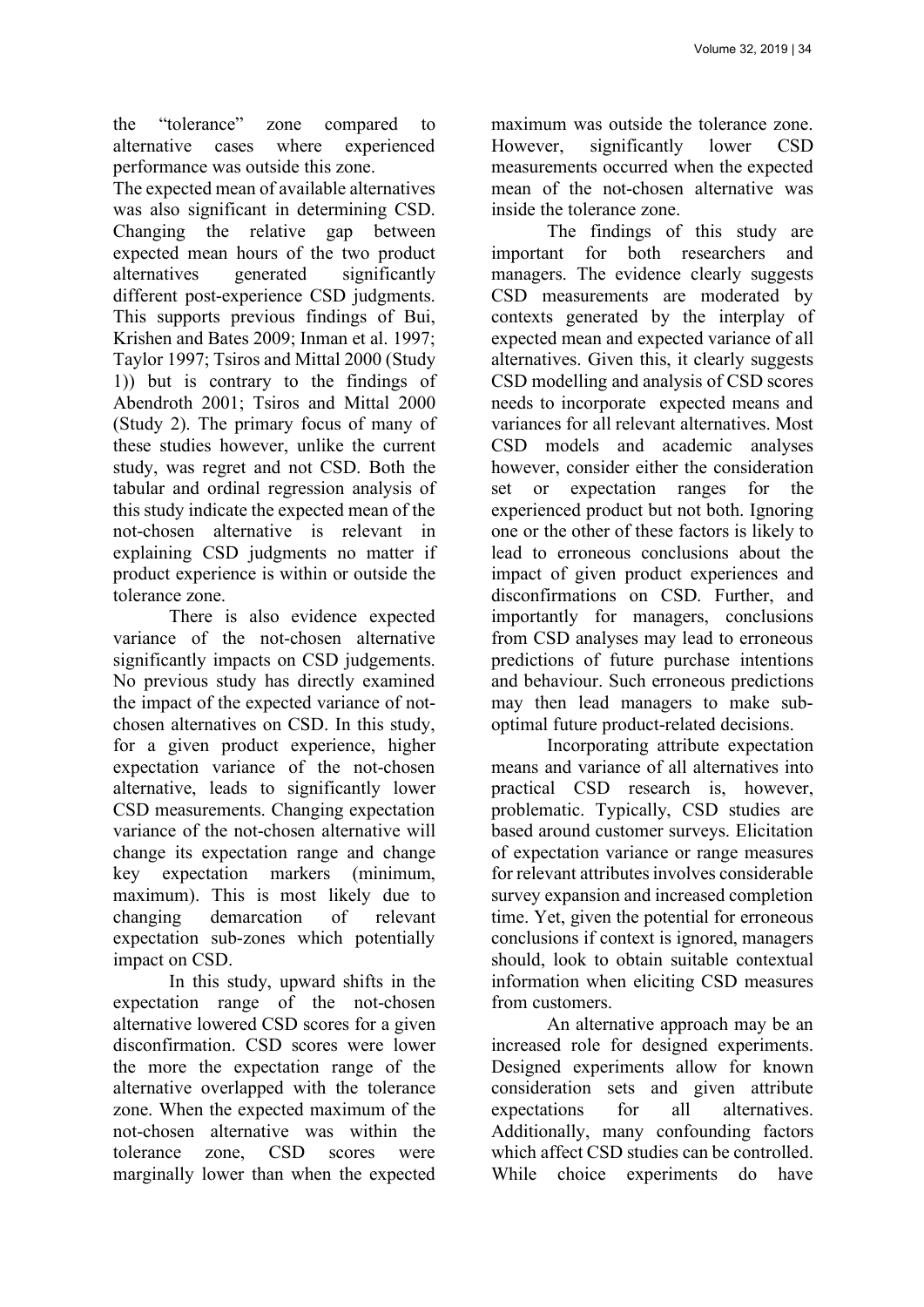limitations, they can provide relevant information to help improve CSD modelling and thus provide relevant predictions. Potentially, elements of designed choice experiments can be combined with customer CSD surveys which may lead to further improvement in CSD predictions.

The research has several limitations; for mainly operational reasons the size of the experiment was limited to a choice between two alternatives with a relatively small number of attributes. There were only two levels of each of the attributes and only one negative disconfirmation level was examined. The limited number of alternatives and attributes reduces the realism of the experiment. Expanding the number of alternatives and attribute levels would increase realism and provide more comprehensive evidence to assess the relevant hypotheses. Further, an expansion of the experiment to accommodate different product experiences (different disconfirmation levels) within the design would be beneficial. There was only one level of disconfirmation in this experiment which was applied to a single quantifiable attribute. Application of different disconfirmation levels would provide additional evidence. Further application of disconfirmations to more than one attribute simultaneously or to qualitative attributes may produce different results.

The single measures for CSD and expectations provide further limitations. CSD was measured using only a single 5 point scale. Further refinement of the measures of CSD may be appropriate with seven or ten-point scales providing greater sensitivity. Possible comparison of different measures of CSD would provide generalizable evidence. Further, expectations were predictive only with no account of other type of expectations (normative, average etc). Additionally, although regret was not the focus of this study, it was not measured directly but was assumed to vary with relevant changes to

expected means and variances of the foregone alternative.

Other limitations concern manipulation checks and analysis of scale effects. Although the research focuses on differences and relativities between experimental conditions inclusion of manipulation checks would provide additional benchmarks to compare results. The experimental design attribute levels for P and C were chosen to generate different experience/expectation contexts to assess the hypotheses of the study. However, they also generated a relatively low number of C choosers which meant results could only be realistically assessed on P choosers. A larger sample or reverting to a fractional design may be necessary to generate more repetitions of the various combinations than the eight used in this experiment. Further, the closeness of the levels of expected mean for P meant analysis of scale effects was not viable.

From a theoretical perspective, the research was primarily focussed on decision outcomes and not with decision processes and strategies. Arguably, inclusion of different alternatives or a wider range of expectations may alter consumer's decision-making strategies decision strategies (Machin 2016) or even change the nature of the consideration set (Yaniv and Schul 1997). Additionally, changes to expected ranges for attributes may engender doubts in consumer's minds about other attributes or the overall quality of the product. This may impact on their product evaluations, choices and postexperience judgments. This was not considered in this research but provides an avenue for further development and research.

Additionally, for generalisability, the results need to be applied across different product and service categories. The product used in the experiment (laptop battery) was chosen because it only has a small number of distinguishing attributes. Applying the framework to more complex products or services with a larger number of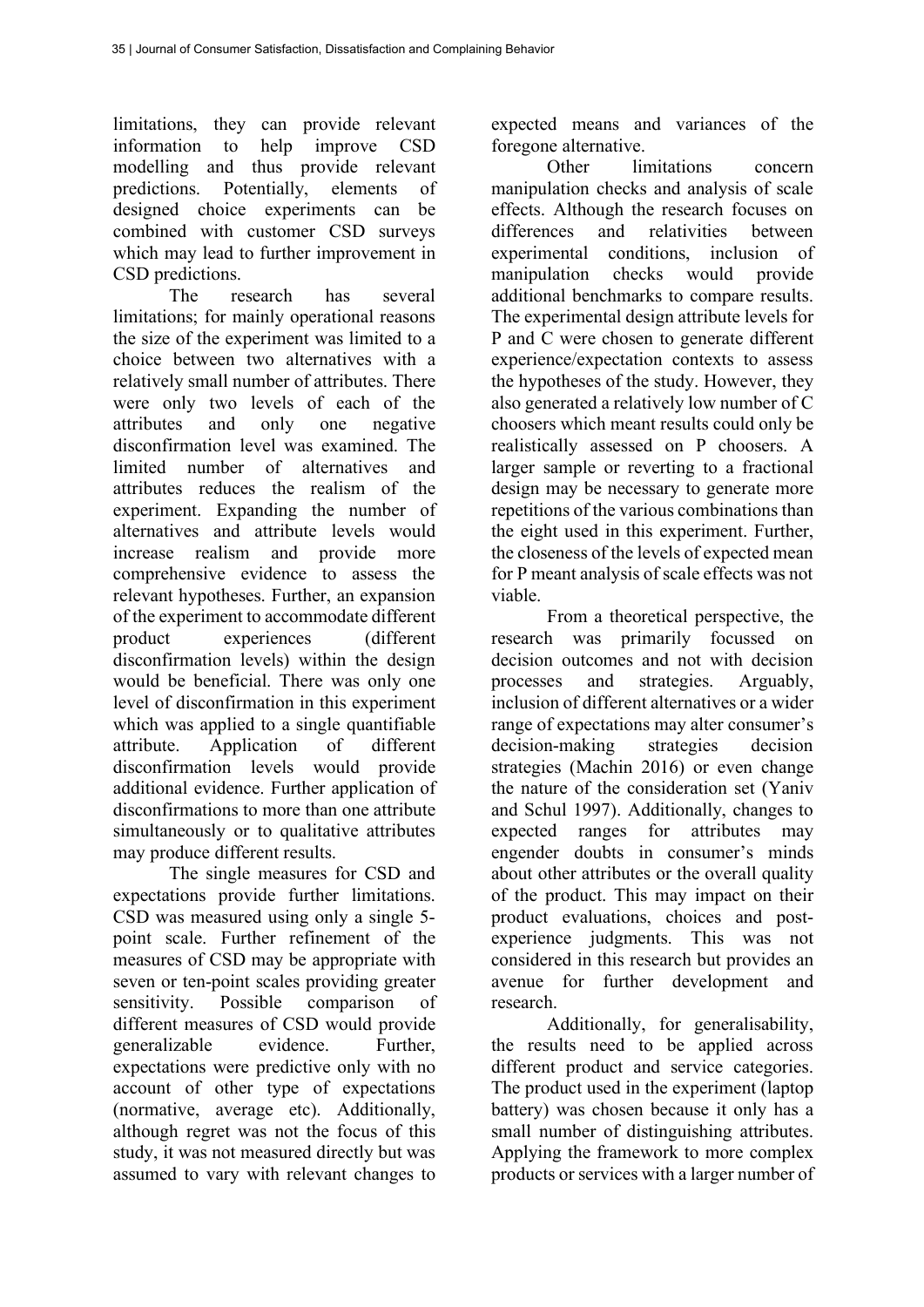attributes might provide experimental challenges and yield different results. Despite these possible challenges, application of this framework to other product types would provide broader and more conclusive evidence to assess the conclusions of the study.

Given the limitations noted above, this research provides evidence, within a closed choice framework, of the how expectation variance and quality of not-chosen alternatives impact on CSD measurements. Based on these insights, researchers should attempt to include these factors in their CSD studies and analyses. They can combine experiments such as the one in this study with conventional CSD methods to

improve CSD modelling and analysis. Such improvements can reduce CSD model misspecification errors and mitigate erroneous conclusions by managers and business about linkages between CSD measurements and post-experience behaviours.

Contact author: Con Korkofingas, Dept. of Marketing, Macquarie University Business School, Sydney, Australia email:con.korkofingas@mq.edu.au

## **REFERENCES**

- Abendroth, Lisa J. (2001), "Disentangling Regret from Expectancy-Disconfirmation" *Advances in Consumer Research*, 28**,** 371- 372.
- Ali, Faizan, Muslim Amin & Kisang Ryu (2016), "The Role of Physical Environment, Price Perceptions, and Consumption Emotions in Developing Customer Satisfaction in Chinese Resort Hotels." *Journal of Quality Assurance in Hospitality & Tourism*, 17, (1) 45-70.
- Anderson, Eugene.W. and M.W. Sullivan (1993), "The Antecedents and Consequences of Customer Satisfaction for Firms." *Marketing Science,* 12, (Spring), 125-143.
- Anderson, Eugene.W. (1996), "Customer Satisfaction and Price Tolerance." *Marketing Letters,* 7, (3), 265-274.
- Anderson, Eugene.W. (1998), "Customer Satisfaction and Word of Mouth." Journal of Service Research*,* 1, (1), 5-17.
- Arrow, K.J. (1965), "The Theory of Risk Aversion." in Aspects of the Theory of Risk Bearing, 35, Helsinki, Yrjo Jahnsonin Saatio.
	- Boles, T. L., and D. M. Messick (1995), "A Reverse Outcome Bias: The Influence of Multiple Reference Points on the

Evaluation of Outcomes and Decisions" *Organizational Behaviour and Human Decision Processes*, 61, 262–275.

- Bolton, Lisa E., Luk Warlop, and Joseph W. Alba. "Consumer Perceptions of Price (Un)Fairness." *Journal of Consumer Research*, 29, (4), 474-91.
- Boyle, Gerry, and Dennis Coniffe (2008), "Compatibility of Expected Utility and  $\mu/\sigma$ Approaches to Risk for a Class of Nonlocation Scale Distributions', *Economic Theory*, 35, 343-366.
- Brandt, R. (1997), "Satisfaction Studies Must Measure What a Customer Wants and Expects", *Marketing News*, 31, 17.
- Bui, M., A. S. Krishen and K. Bates (2001), "Modelling Regret Effects on Consumer Post-purchase Decisions" *European Journal of Marketing*, 45 (7/8), 97-111.
- Chen, Chiang-Ming, Ho-Wen Yang, Eldon, Y. Li and Chia-Chang Liu (2015), "How Does Hotel Price Influence Guest Satisfaction by the Moderating Influence of Room Occupancy." *International Journal of Hospitality Management*, 49, 136-138.
- Estelami, Hooman and Heather Bergstein, (2006), "The Impact of Market Price Volatility on Consumer Satisfaction with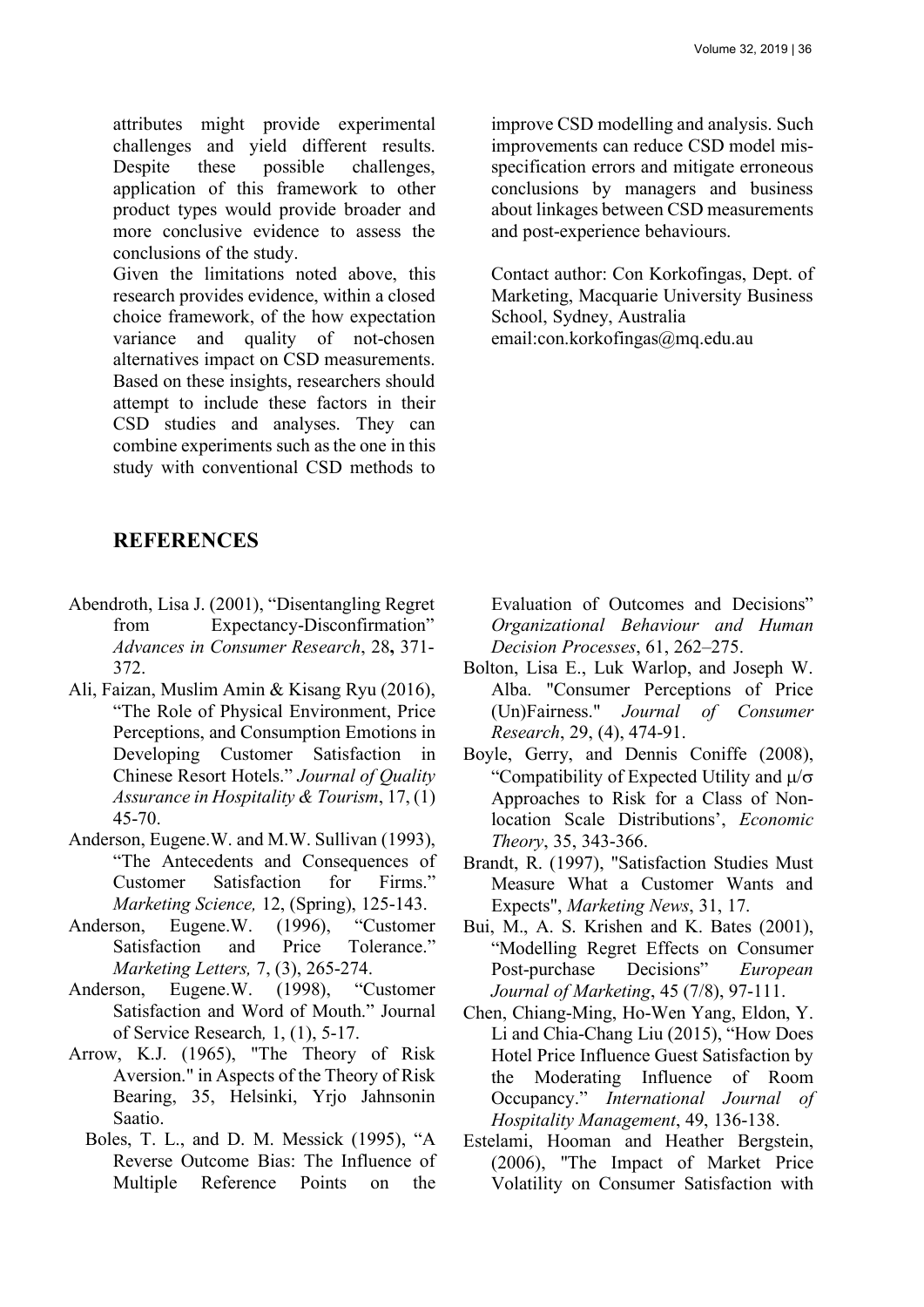Lowest-Price Refunds.", *Journal of Services Marketing*, 20, 3, 169-177.

- Herrmann, Andreas, Lan Xia, Kent B. Monroe and Frank Huber (2007), "The Influence of Price Fairness on Customer Satisfaction: An Empirical Test in the Context of Automobile Purchases," *Journal of Product & Brand Management*, 16, (1), 49-58.
- Hess, R.L., S. Ganesan, and N. M. J. Klein (2003), "Service Failure and Recovery: The Impact of Relationship Factors on Customer Satisfaction." *Journal of the Academy of Marketing Science,* 31, (March), 127-145.
- Hogarth, R. (1987), *Judgement and Choice*. New York: John Wiley & Sons.
- Homburg, Christian, Wayne D. Hoyer and Nicole Koschate (2005), "Customers' Reactions to Price Increases: Do Customer Satisfaction and Perceived Motive Fairness Matter?" *Journal of the Academy of Marketing Science*, 33, 1, 36 - 49.
- Iglesias, Marta Pedraja, and M. Jesus Yagüe Guillén, (2004), "Perceived Quality and Price: their Impact on the Satisfaction of Restaurant Customers.", *International Journal of Contemporary Hospitality Management*, 16, 6, 373-379
- Inman, J. Jeffrey, James S. Dyer and Jianmin Jia (1997), "A Generalized Utility Model of Disappointment and Regret Effects on Post-Choice Valuation." *Marketing Letters,* 8, (2), 229-238.
- Kroll, Yoram, Haim Levy and Harry M. Markowitz (1984), "Mean-Variance Versus Direct Utility Maximisation" Journal of Finance, 39, 47-61.
- Low, Wen-Shinn, Jeng-Da Lee and Soo-May Cheng (2013) "The Link Between Customer Satisfaction and Price Sensitivity: An Investigation of Retailing Industry In Taiwan."
- *Journal of Retailing and Consumer Services,* 20,  $(1), 1-10.$
- Machin, Jane E. (2016), "Choosing by Selecting or Rejecting: How Decision Strategy Influences Consumer Satisfaction." *Journal of Consumer Satisfaction, Dissatisfaction and Complaining Behavior*, 29, 1-27.
- Markowitz, H.M. (1952), "Portfolio selection", *Journal of Finance*,7, 77-91.
- Meyer, Jack and Robert H. Rasche (1992), "Sufficient Conditions for Expected Utility to Imply Mean-Standard Deviation Rankings: Empirical Evidence Concerning the Location and Scale Condition" *Economic Journal*, 102, January, 91-106.
- Oliver, Richard L. (1997), "Satisfaction: A Behavioural Perspective on the Consumer." Irwin McGraw-Hill, NY.
- Oliver, Richard L. and John E. Swan (1989), "Consumer Perceptions of Interpersonal Equity and Satisfaction in Transactions: A Field Survey Approach." *Journal of Marketing*, 53, (April), 21-35.
- Pantouvakis, A and N. Bouranta (2014), "Quality and Price--Impact on Patient Satisfaction." *International Journal of Health Care Quality Assurance,* 27, (8), 684-96.
- Pratt, J. W. (1964), "Risk Aversion in the Small and in The Large." *Econometrica*, 32, 122- 136.
- Reicheld, Frederick R. (1995), "Satisfied Customers Come Back for More." *American Banker*, 160, November,13-14.
- Rust, Roland T. (1997), "What You Don't Know about Customer-Perceived Quality: The Role of Customer Expectation Distributions." *Marketing Science*, 18, 1, 77-92.
- Rust, Roland T., J. Jeffrey Inman, Jianmin Jia and Anthony Zahorik (1999), "What You Don't Know about Customer-Perceived Quality: The Role of Customer Expectation Distributions." *Marketing Science*, 18, (1), 77-92.
- Santos, Jessica and Jonathan Boote (2003), "A Theoretical Exploration and Model of Consumer Expectations, Post-Purchase Affective States and Affective Behaviour" *Journal of Consumer Behaviour*, 3, 2, 142- 156.
- Schoemaker, P. J. H. (1993), "The Expected Utility Model: Its variants, Purposes, Evidence and Limitations" *Journal of Economic Literature*, 20, 529-563.
- Taylor, Kimberley A. (1997), "A Regret Theory Approach to Assessing Consumer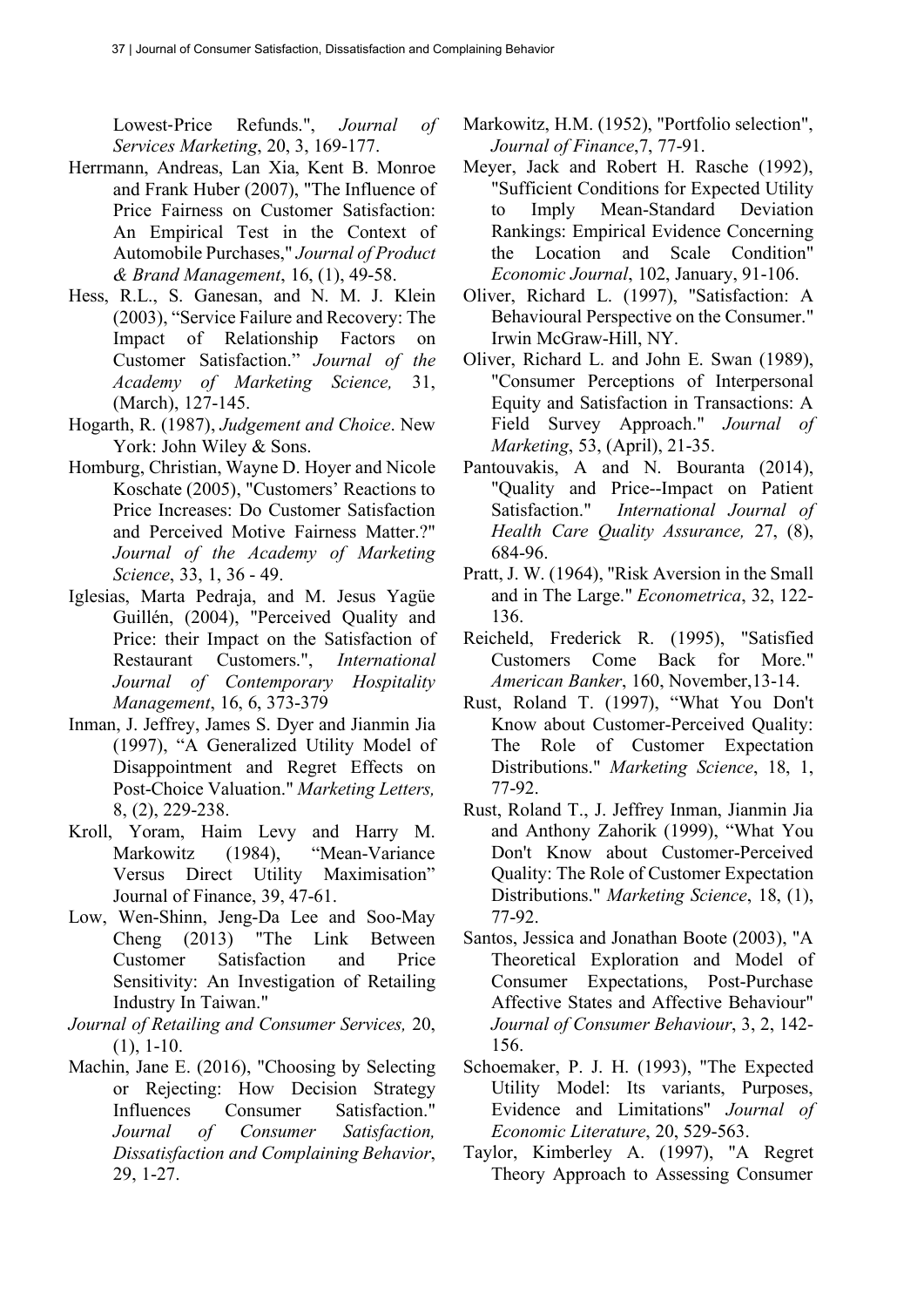Satisfaction", *Marketing Letters*, 8, 2, 229 238.

- Tsiros, M. (1998), "Effect of Regret on Post-Choice Evaluation: The Case of More than Two Alternatives" *Organisational Behaviour and Human Decision Processes*, 76, 48-69.
- Tsiros, M. and V. Mitall (2000), "Regret: A Model of its Antecedents and Consequences in Consumer Decision Making" *Journal of Consumer Research*, 26, 4, 401- 417.
- Tversky, Amos and Daniel Kahnemann (1974), "Judgment Under Uncertainty: Heuristics and Biases" *Science*, 185, 1124-1131.
- Voss, G. B., A. Parasuraman, and D. Grewal (1998), "The Roles of Price, Performance, and Expectations in Determining Satisfaction in Service Exchanges." *Journal of Marketing*, 62, (4), 46-61.
- Westbrook, Robert A. (1987), "Product/Consumption-Based Affective Responses and Post-Purchase Processes." *Journal of Marketing Research,* 24, August, 258-270.
	- Westbrook, Robert A. (2000), "Towards a Managerial Research Agenda for Customer Satisfaction." *Journal of Consumer*

*Satisfaction, Dissatisfaction and Complaining Behaviour,* 13, 17-25.

- Williams, Roger and Rolf Visser (2002), "Customer Satisfaction: It is Dead but Will Not Lie Down." *Managing Service Quality* 12, 3, 194-200.
- Wirtz, Jochen and John E.G. Bateson (1999), "Introducing Uncertain Performance Expectations in Satisfaction Models for Services." *International Journal of Service Industry Management*, 10, 1, 82-99.
- Wirtz, Jochen and Anna S. Mattila (2001), "The Impact of Expected Variance in Performances on the Satisfaction Process" *International Journal of Service Industry Management*, 12, 3/4, 342-357.
- Woodruff, Robert B., Ernest R. Cadotte and Roger L. Jenkins (1983), "Modelling Consumer Satisfaction Processes Using Experience-Based Norms," *Journal of Marketing Research*, 20, August, 296-304.
- Zeithaml, Valerie A., Leonard L. Berry and A. Parasuraman (1993), "The Nature and Determinants of Customer Expectations of Service" *Journal of the Academy of Marketing Science*, 21, Winter, 1-12.
- Zeithaml, Y.A. and Mary Jo Bitner (2000), "Services Marketing-Integrating Customer Focus Across the Firm" NY, McGraw-Hill